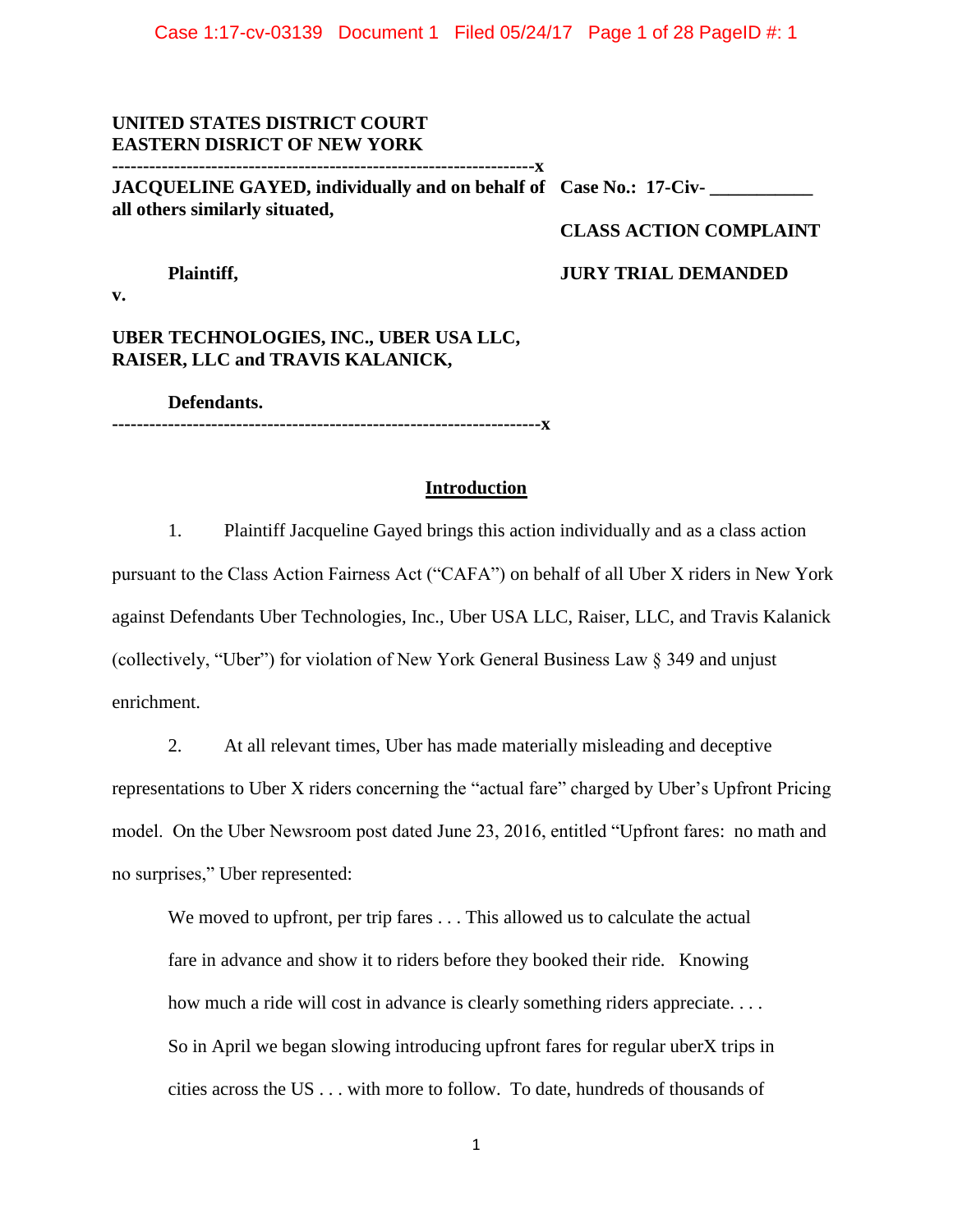### Case 1:17-cv-03139 Document 1 Filed 05/24/17 Page 2 of 28 PageID #: 2

riders have experienced upfront fares as part of this rollout. Upfront fares are calculated using the expected time and distance of the trip and local traffic, as well as how many riders and nearby drivers are using Uber at that moment. And when fares go up due to increased demand, instead of surge lightning bolts and pop-up screens, riders are given the actual fare before they request their ride. There's no complicated math and no surprises: riders can just sit back and enjoy the ride.

3. Contrary to Uber's representations concerning the "cost of the ride" and the "actual fare" charged to Uber X riders via the Upfront Pricing model, Uber has charged Uber X riders a fare that is \$1.98 higher on average than the "actual fare", *i.e*., the fare incurred by the Uber X drivers for the ride. With 250,000 Uber trips made per day in New York City, and with Uber X rides constituting the majority of rides, Uber is taking an additional \$247,500 per day (\$1.98 times 125,000, or half the daily trips) or \$7.43 million per month (\$1.98 times 125,000 trips times 30 days) from the Uber X riders in New York City alone. Uber, moreover, does not permit riders to opt-out of the Upfront Pricing model.

### **The Parties**

4. Plaintiff Jacqueline Gayed is a resident of Brooklyn, New York, and an Uber X rider.

5. Defendant Uber Technologies, Inc. ("Uber") is a technology company based in San Francisco, California, that offers a smartphone application, the Uber App, to connect riders looking for transportation to independent transportation providers, or drivers, looking for riders.

6. Defendant Uber USA, LLC ("Uber USA") is a Delaware limited liability company and wholly owned subsidiary of Uber that is engaged in the business of providing lead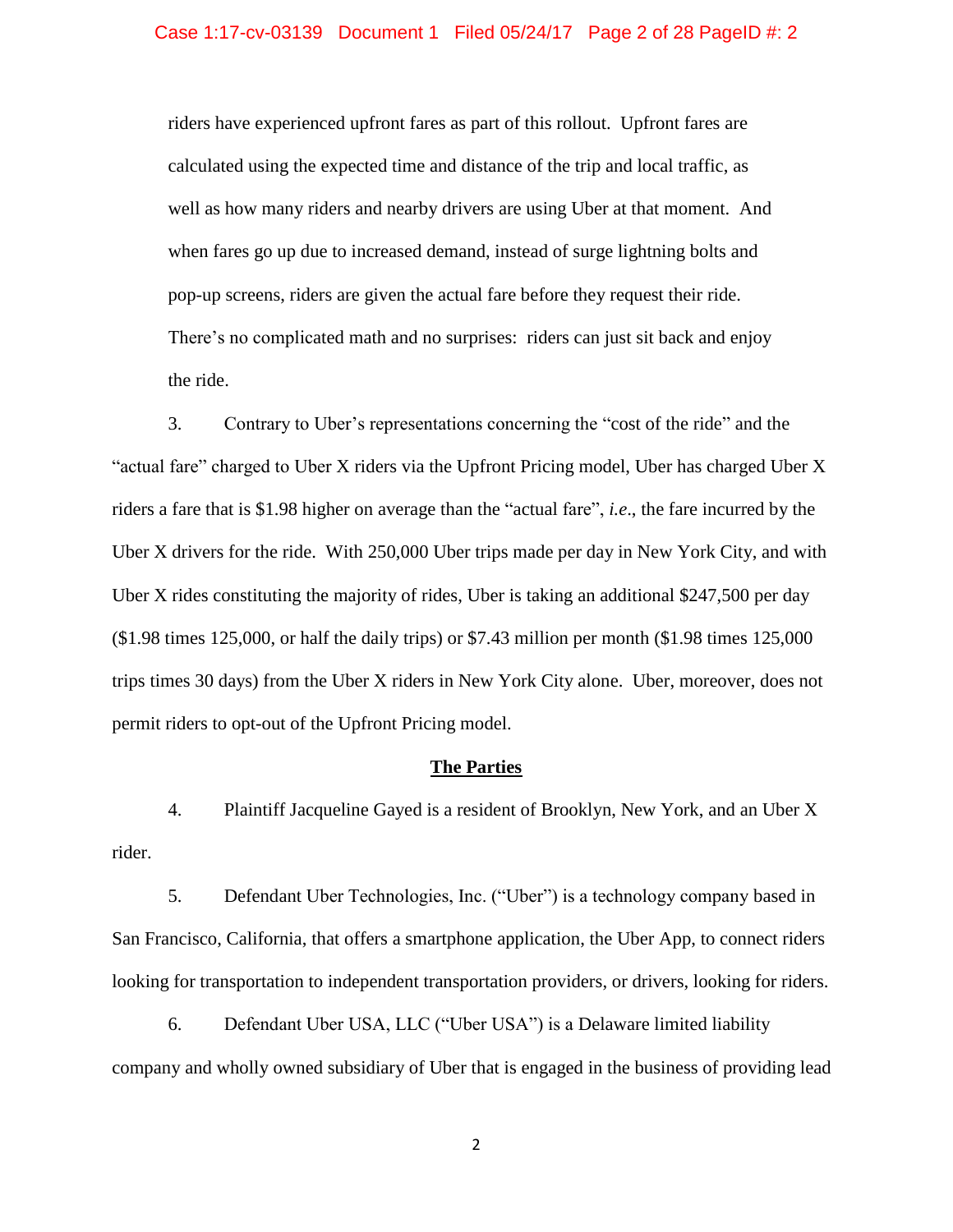### Case 1:17-cv-03139 Document 1 Filed 05/24/17 Page 3 of 28 PageID #: 3

generation services to independent transportation providers in New York City who use the Uber X software product.

7. Defendant Rasier, LLC ("Raiser") is a subsidiary of Uber Technologies, Inc., headquartered in San Francisco, California. According to the Technology Services Agreement updated as of December 11, 2015, Raiser "provides lead generation to independent providers of rideshare or peer-to-peer rider transportation services using the Uber Services." Raiser is the Uber subsidiary that entered into the Technology Services Agreement to remit payment to Uber drivers in New York City and other territories in the United States, except for those drivers within the States of California, Pennsylvania, Florida, Montana and New Mexico

8. Defendant Travis Kalanick is a resident of the state of California and is the cofounder and Chief Executive Officer of Uber. Upon information and belief, Kalanick is a chief architect of the New York Uber operations and strategy. Upon information and belief, Kalanick substantially controls Uber's operations and business in New York, personally oversees the hiring or appointment of key personnel for Uber's operations and business in New York, was or is personally involved in the day-to-day operation, management and business strategy of Uber's operations in New York and has the power to set Uber fares and fees.

#### **Jurisdiction and Venue**

9. This Court has jurisdiction over this action pursuant to the Class Action Fairness Act of 2005 ("CAFA"), Pub. L. No. 109-2, 119 Stat. 4 (codified in various sections of 28  $U.S.C.$ )

10. Plaintiff Gayed is a citizen of New York. Defendants are citizens of California and Delaware who do business in New York. The amount in controversy exceeds \$5,000,000, and there are at least one hundred members of the putative class.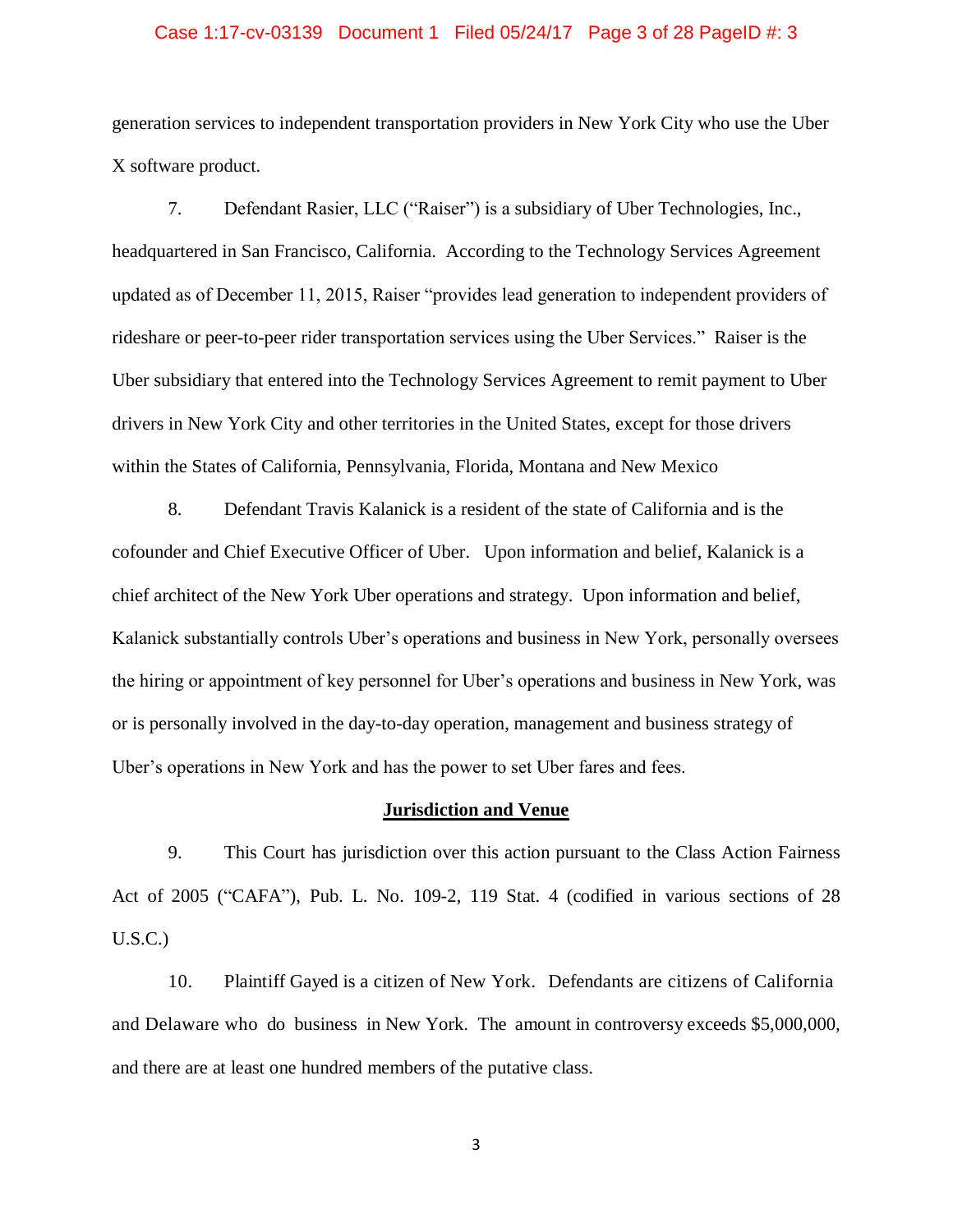### Case 1:17-cv-03139 Document 1 Filed 05/24/17 Page 4 of 28 PageID #: 4

11. This Court has jurisdiction over Defendants because they either are foreign corporations authorized to conduct business in New York, are doing business in New York and have registered with the New York Secretary of State, or do sufficient business in New York, have sufficient minimum contacts with New York, or otherwise intentionally avail themselves of the New York market through the promotion, marketing, sale, and service of the Uber technology platform and Uber App. This purposeful availment renders the exercise of jurisdiction by this Court over Defendants and their affiliated or related entities permissible under traditional notions of fair play and substantial justice.

12. In addition, this Court has subject-matter jurisdiction under CAFA because the amount in controversy exceeds \$5 million and diversity exists between Plaintiff and the Defendants. 28 U.S.C. § 1332(d)(2). Further, in determining whether the \$5 million amount in controversy requirement of 28 U.S.C.  $\S$  1332(d) (2) is met, the claims of the putative class members are aggregated. 28 U.S.C. § 1332(d)(6). As of January 2016, there were more than 25,000 Uber drivers dispatched per week in New York City alone, with approximately 250,000 Uber trips per day. A recent investigation by therideshareguy.com, which reviewed 82 Uber X trips in New York City over a five week period in February and March 2017, found that Uber charged the Uber X rider on average an extra \$1.98 per trip for the fare than the fare paid to the Uber X driver for the same ride (excluding taxes and Uber fees). The investigation conservatively estimated that half of the 250,000 Uber trips per day in New York City are on Uber X, and that Uber is thus charging the Uber X rider an additional \$247,500 per day (\$1.98 times 125,000 trips) or \$7.43 million per month (\$1.98 times 125,000 trips times 30 days) in New York City alone.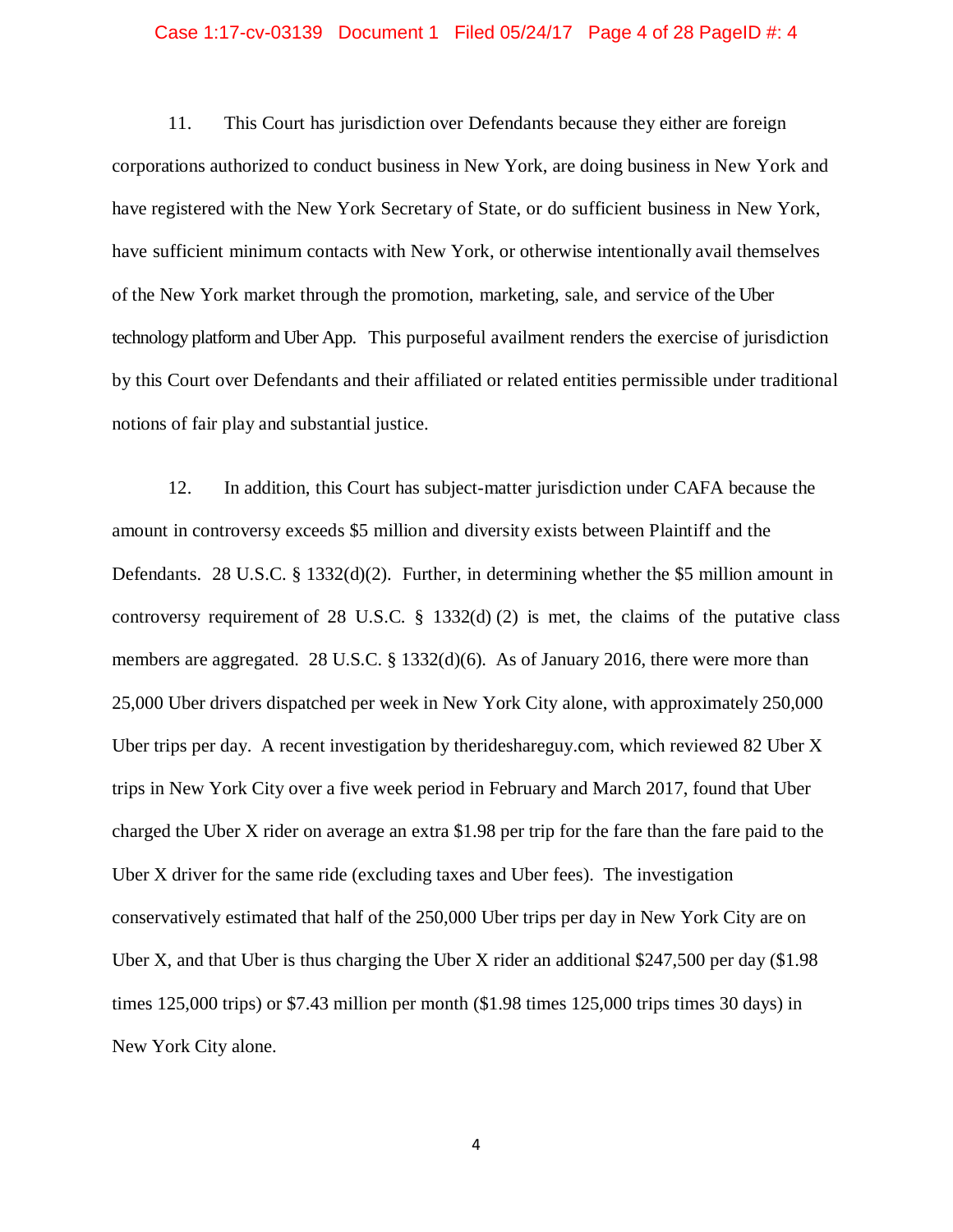### Case 1:17-cv-03139 Document 1 Filed 05/24/17 Page 5 of 28 PageID #: 5

13. Venue is proper in this forum pursuant to 28 U.S.C. § 1391 because Defendants transact business and may be found in this District and a substantial portion of the practices complained of herein occurred in this District.

### **The Uber Technology Platform**

14. Uber provides technology through its smartphone application (the "Uber App") which allows riders and transportation providers to connect based on their location. Uber offers the Uber App to both riders and transportation providers (the "Uber drivers") to facilitate transportation services, and it charges a service fee (the "Uber Fee") to Uber drivers for their use of the Uber App. Uber represents to consumers that it a "technology platform that connects drivers and riders."

15. Using the Uber App, riders can connect with available Uber drivers offering a variety of transportation options through different software products, including the Uber X product. The Uber X product connects riders to vehicles operated by livery-licensed individuals and transportation companies offering low cost rides.

16. All transportation providers who sign up to use the Uber App are given access to an online "Driver Portal." The Driver Portal stores information particular to each Uber driver regarding the services provided to riders by that driver while using the Uber App.

17. Uber operates in New York City as a group of Black Car bases and one luxury limousine base, each of which is licensed by the New York City Taxi and Limousine Commission. Uber effectively operates each of its 28 bases in New York City as a unified company known as "Uber."

18. All requests for Uber services are made through the Uber App and dispatched to Uber drivers through Uber's centralized dispatch network which also operates via the Uber App.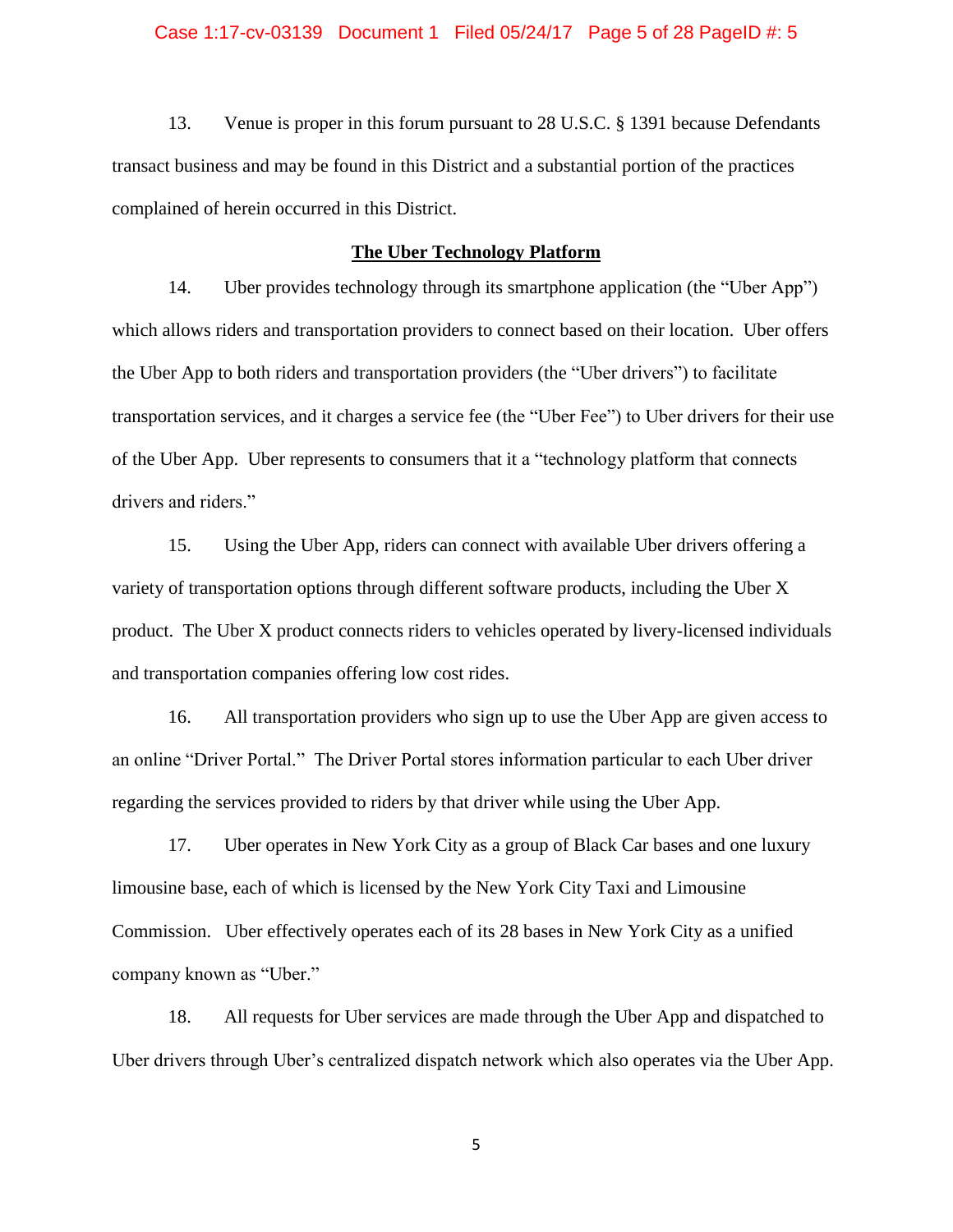### Case 1:17-cv-03139 Document 1 Filed 05/24/17 Page 6 of 28 PageID #: 6

19. Uber informs its drivers that they are entitled to charge riders a Fare based on Uber's computer algorithm for pricing based on miles, minutes and wait time, and that Uber takes a percentage of the Fare as a commission, plus deducts from the Fare taxes and certain fees. The remainder of the Fare is the Uber driver's payment for providing driver services. Uber makes these representations in the Technology Services Agreement, which is the legal agreement between Uber drivers and Raiser LLC, the Uber subsidiary which provides lead generation through the Uber technology platform to enable authorized drivers to "seek, receive and fulfill requests for transportation services from an authorized user [*i.e*., the potential rider] of Uber's mobile applications." The Technology Services Agreement is available online at:

[https://s3.amazonaws.com/uber-regulatory-](https://s3.amazonaws.com/uber-regulatory-documents/country/united_states/RASIER%20Technology%20Services%20Agreement%20Decmeber%2010%202015.pdf)

[documents/country/united\\_states/RASIER%20Technology%20Services%20Agreement%20Dec](https://s3.amazonaws.com/uber-regulatory-documents/country/united_states/RASIER%20Technology%20Services%20Agreement%20Decmeber%2010%202015.pdf) [meber%2010%202015.pdf.](https://s3.amazonaws.com/uber-regulatory-documents/country/united_states/RASIER%20Technology%20Services%20Agreement%20Decmeber%2010%202015.pdf)

# **Uber Represents A Different Fare to the Rider and the Driver for the Same Trip And Collects The Difference**

20. Uber is a transportation facilitator that connects available Uber drivers with riders needing a ride through the Uber platform via the Uber App. Uber collects the Fare from the rider via the Uber App and keeps a portion of the Fare (*i.e*., the "Uber Fee") for its services. The remainder of the Fare, less additional standard and itemized deductions, is credited to the Uber X driver's account via the Uber App.

21. The Technology Services Agreement provides that the Fare charged to the rider is the same as the Fare received by the driver, less the Uber fees and taxes, and that payment made by the rider to Uber via the Uber App shall be considered the same as payment made directly by the rider to the driver: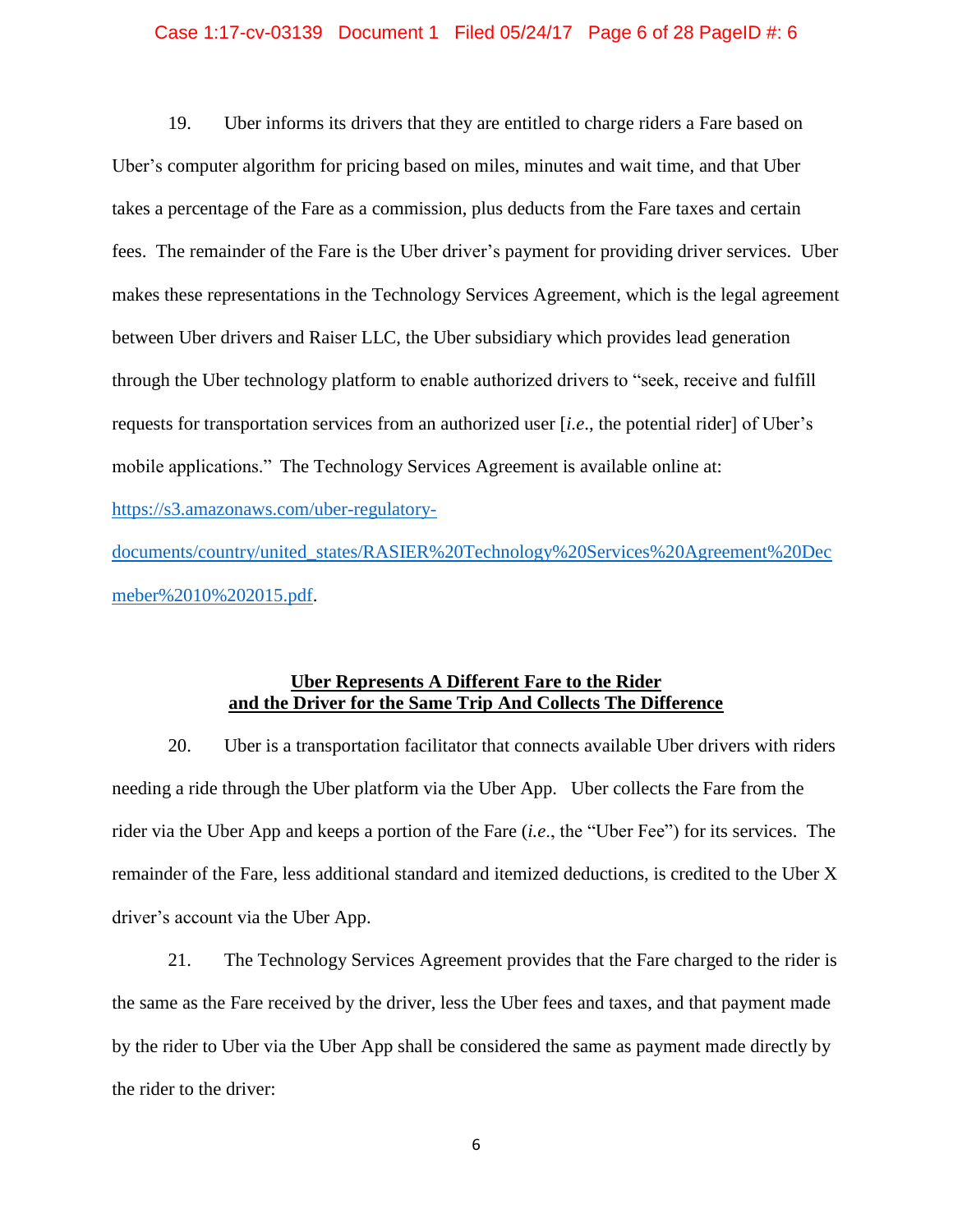4.1 Fare Calculation and Your Payment. You [the Uber driver] are entitled to charge a fare for each instance of completed Transportation Services provided to a User [*i.e*., the rider or "end user authorized by Uber to use the Uber mobile application for the purpose of obtaining Transportation Services"] that are obtained via the Uber Services ("Fare"), where such Fare is calculated based upon a base fare amount plus distance (as determined by Company using locationbased services enabled through the Device) and/or time amounts, as detailed at [www.uber.com/cities](http://www.uber.com/cities) for the applicable Territory ("Fare Calculation"). You acknowledge and agree that the Fare provided under the Fare Calculation is the only payment you will receive in connection with the provision of Transportation Services, and that neither the Fare nor the Fare Calculation includes any gratuity. You are also entitled to charge User for any Tolls, taxes or fees incurred during the provision of transportation Services, if applicable. You: (i) appoint Company as your limited payment collection agent solely for the purpose of accepting the Fare, the applicable Tolls and, depending on the region and/or if requested by you, applicable taxes and fees from the User on your behalf via the payment processing functionality facilitated by the Uber Services; and (ii) agree that payment made by User to Company (or to an Affiliate of Company acting as an agent of Company) shall be considered the same as payment made directly by User to you. In addition, the parties acknowledge and agree that as between you and the Company, the Fare is the recommended amount, and the primary purpose of the pre-arranged Fare is to act as the default amount in the event you do not negotiate a different amount.

22. In addition to representing that the Fare charged to the rider is the same as the

Fare collected by the driver, less the applicable Uber fees and taxes, the Technology Services

### Agreement states:

You [the driver] shall always have the right to: (i) charge a fare that is less than the pre-arranged Fare; or (ii) negotiate, at your request, a Fare that is lower than the pre-arranged Fare. . . Company shall consider all such requests from you in good faith. Company agrees to remit, or cause to be remitted, to you on at least a weekly basis: (a) the Fare less the applicable Service Fee; (b) the Tolls; and (c) depending on the region, certain taxes and ancillary fees.

23. The Technology Services Agreement also states that Uber may change the Fare

calculations upon providing notice to the drivers:

4.2 Changes to Fare Calculations. Company reserves the right to change the Fare Calculation at any time in Company's discretion based upon local market factors, and Company will provide you with notice in the event of changes to the base fare, per mile, and/or per minute amounts that would result in a change in the recommended Fare.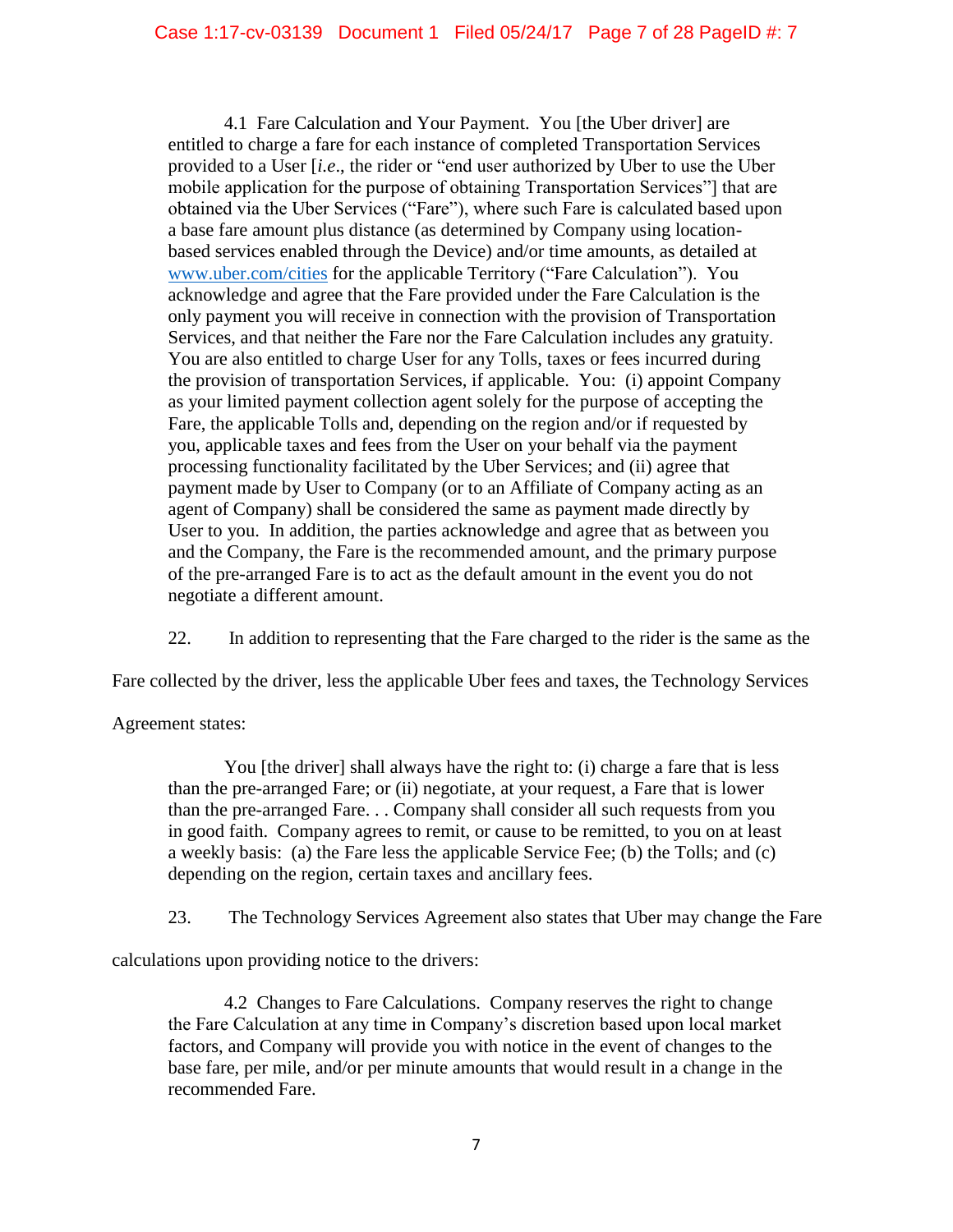### Case 1:17-cv-03139 Document 1 Filed 05/24/17 Page 8 of 28 PageID #: 8

24. The Technology Services Agreement acknowledges that "the Company [is] acting as the limited payment collection agent solely for the purpose of collecting payment from Users [riders] on your behalf."

25. At no time did Uber represent that the Fare it charged to the Uber X rider via the Upfront Pricing model was different and higher on average than the Fare it represented to Uber X driver as having been incurred for the same ride. To the contrary, Uber actively represented to Uber X riders and Uber X drivers that the Fare charged to the rider for the ride was the same Fare remitted to the driver for that ride, less Uber's fees and taxes.

26. Prior to the implementation of the Upfront Pricing model, the Uber X driver and Uber X rider were able to compare the fare at the end of the ride in real time.

27. Sometime in or around early 2016, however, with the implementation of the Upfront Pricing model for Uber X, the Uber X driver would experience a delay in seeing the Fare credited to his or her account on the Uber App. Sometimes the delay would be half an hour, and other times the delay would be several hours.

28. In addition, at or around this same time, Uber X drivers lost the ability to contact Uber X riders directly. Prior to this time, Uber X drivers could contact Uber X riders directly following the ride, if, for instance, the rider left an item in the Uber X vehicle. But changes in the Uber platform prevented Uber X drivers from directly contacting riders. Instead, if a rider left an item in the Uber vehicle, he or she would have to contact Uber, and Uber would contact the driver.

29. Unbeknownst to Uber X riders, changes were made in the Uber platform which resulted in a different, and on average, higher fare being charged to the rider than the actual fare incurred by the Uber X driver for the same ride.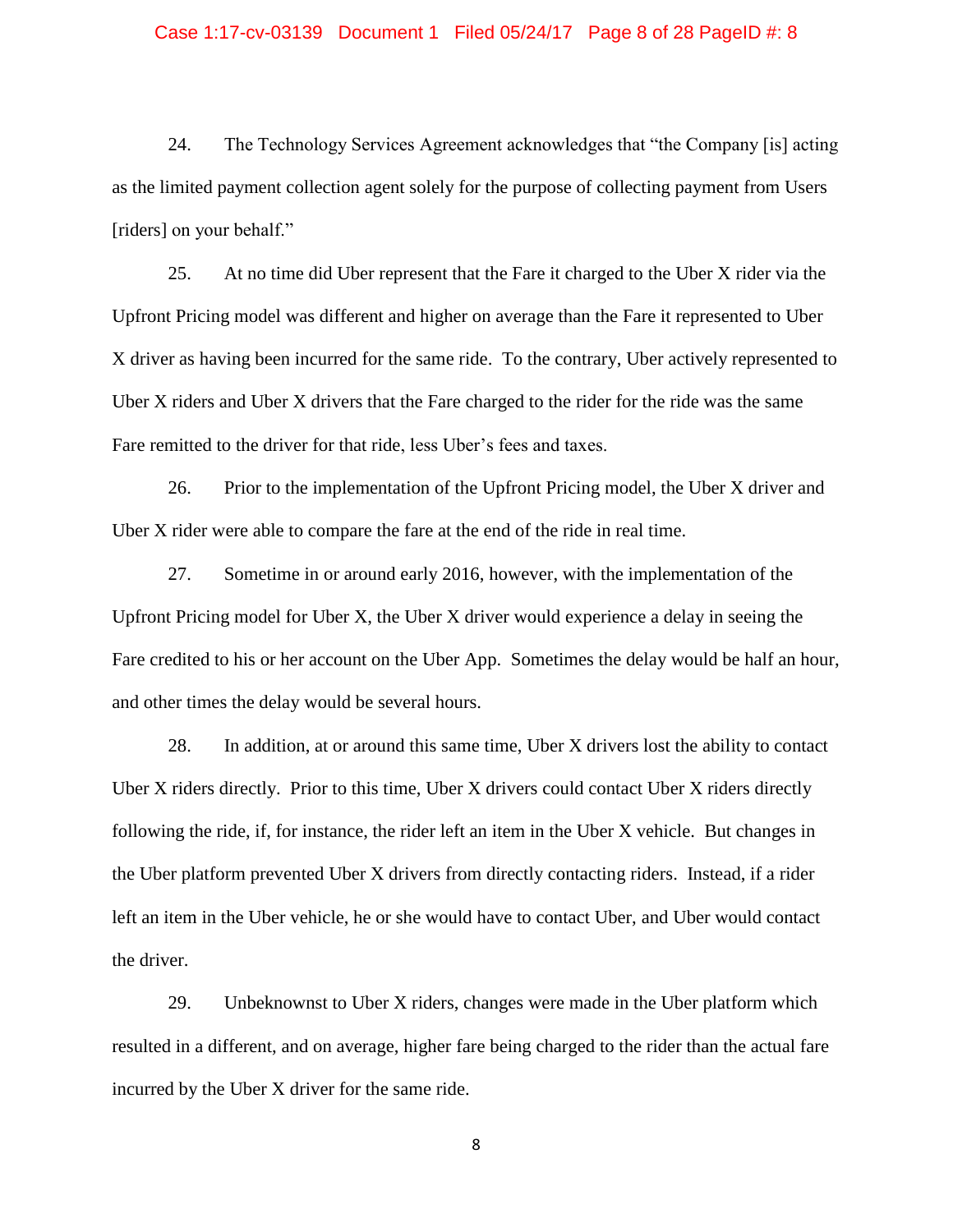### Case 1:17-cv-03139 Document 1 Filed 05/24/17 Page 9 of 28 PageID #: 9

30. On the Uber Newsroom post dated June 23, 2016, entitled "Upfront fares: no math and no surprises," Uber represented:

We moved to upfront, per trip fares . . . This allowed us to calculate the actual fare in advance and show it to riders before they booked their ride. Knowing how much a ride will cost in advance is clearly something riders appreciate.... So in April we began slowly introducing upfront fares for regular uberX trips in cities across the US . . . with more to follow. To date, hundreds of thousands of riders have experienced upfront fares as part of this rollout. Upfront fares are calculated using the expected time and distance of the trip and local traffic, as well as how many riders and nearby drivers are using Uber at that moment. And when fares go up due to increased demand, instead of surge lightning bolts and pop-up screens, riders are given the actual fare before they request their ride. There's no complicated math and no surprises: riders can just sit back and enjoy the ride.

31. Uber's Upfront pricing model calculates the rider's total fare before an Uber driver begins to provide transportation services to the rider. At all relevant times, Uber represented to both the Uber X rider and the Uber X driver that the amount identified in the upfront pricing was the "actual fare" and that amount was determined based upon Uber's standard algorithm for base fare plus a per mile and per minute charge for the estimated distance and time of travel within the Uber territory. Uber knew, and failed to disclose, that the Upfront Pricing model was causing the Uber X rider to be over charged when compared with the actual fare incurred by the Uber X driver for the same ride. Upon information and belief, this is because Uber's Upfront Pricing model uses a different, and longer and/or less efficient route, to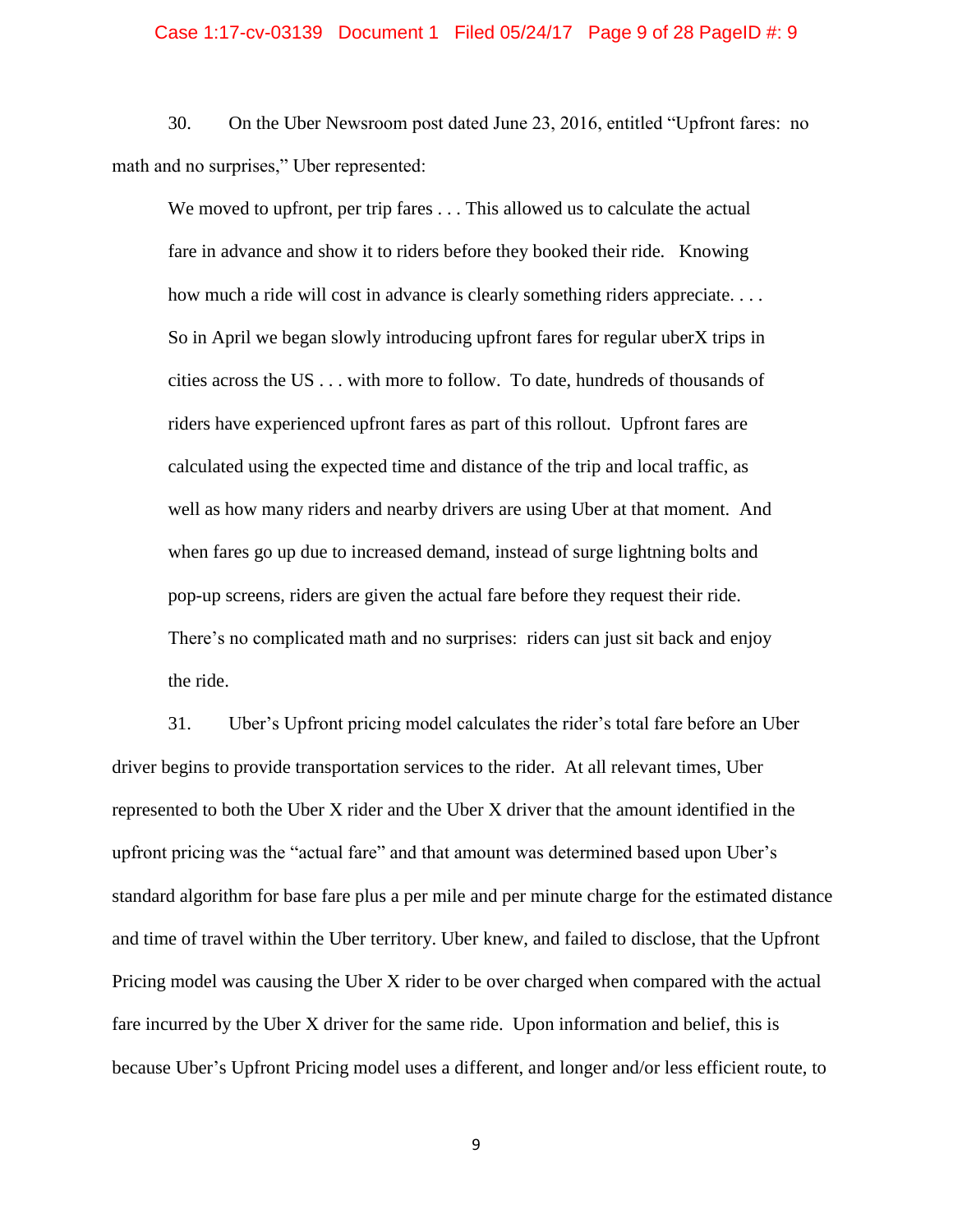#### Case 1:17-cv-03139 Document 1 Filed 05/24/17 Page 10 of 28 PageID #: 10

calculate the Uber X rider's fare and instruct the Uber X driver to use a more efficient route. At no time did Uber disclose to the Uber X rider that the represented "actual fare" was not the same as the fare incurred by the Uber X driver for the ride and that the Uber X rider fare was, on average, more than the fare incurred by the driver for the ride. Nor did Uber disclose that the with Upfront Pricing, the Uber X rider fare was based on a less efficient route than the route which Uber instructed, and in many instances required, the Uber X driver to take. Uber's representations concerning the "expected trip" were false because Uber knew and failed to disclose to both the Uber X rider and Uber X driver that it calculated the Uber X rider fare based on a route which it did not expect the Uber X driver to use and further instructed the Uber X drivers to use a different, and more efficient, route. Similarly, Uber's representations about the "actual fare" charged to the Uber X customer by the Upfront Pricing model were materially false and misleading because the "actual fare" incurred by the Uber X driver for the same ride is, on average, \$1.98 less than the fare Uber charges the Uber X rider. Uber represented that "[k]nowing how much a ride will cost in advance is clearly something riders appreciate," but then failed to charge the Uber X rider the "cost" of the ride, and instead, charged the Uber X rider, on average, more than the cost of the ride.

32. On September 15, 2016, at approximately 9:38 p.m., Uber charged Plaintiff a fare in the amount of \$13.02 for an Uber X ride using the Upfront Pricing model. On September 16, 2016, at approximately 3:12 p.m., Uber charged Plaintiff a fare in the amount of \$21.87 for an Uber X ride using the Upfront Pricing model. On September 22, 2106, at approximately 7:34 p.m., Uber charged Plaintiff a fare in the amount of \$19.22 for an Uber X ride using the Upfront Pricing model. Upon information and belief, Plaintiff's fare was higher than the fare incurred by the driver for the same ride.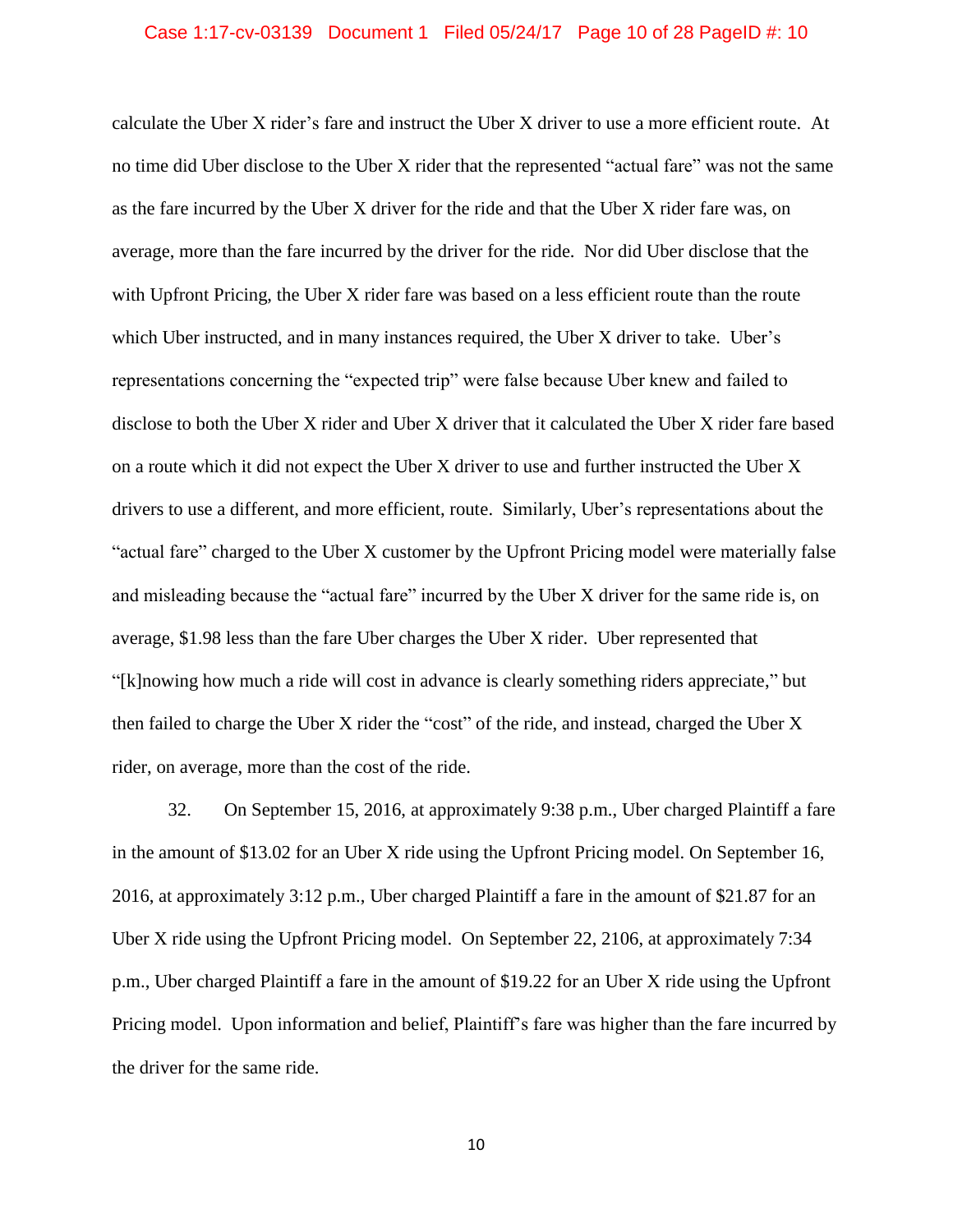### Case 1:17-cv-03139 Document 1 Filed 05/24/17 Page 11 of 28 PageID #: 11

33. Plaintiff's husband, Mohammed Gayed, is an Uber X driver. In or around 2017, he began to compare the fare that Uber collected from the UberX rider with the Fare that Uber eventually reflected in his Uber driver's account for the same trip.

34. Mr. Gayed discovered that the Uber App was charging the Uber X rider a higher fare and then representing to the Uber X driver that a lower Fare had been charged for the ride. Upon information and belief, Uber pockets the difference between the higher fare it charges the Uber X rider and the lower Fare which it represents to the Uber X driver as having been actually incurred for that ride.

35. For example, on February 25, 2017, Mr. Gayed completed a trip from 685 18<sup>th</sup> Street, Brooklyn New York, 11230 to 633 Vanderbilt Avenue, Brooklyn, New York 11238 at or around 11:46 a.m. The screen shot from the rider's phone reflects that the Uber platform charged the rider a Fare of \$16.60 for this trip via the Uber App. However, the Uber platform via the Uber App represented to Mr. Gayed that the Fare for this same trip was only \$12.79, less deductions for the Uber Fee of \$2.56, the Black Car Fund of \$0.37 and Sales Tax of \$1.32, for a total estimated payout to Mr. Gayed of \$8.54.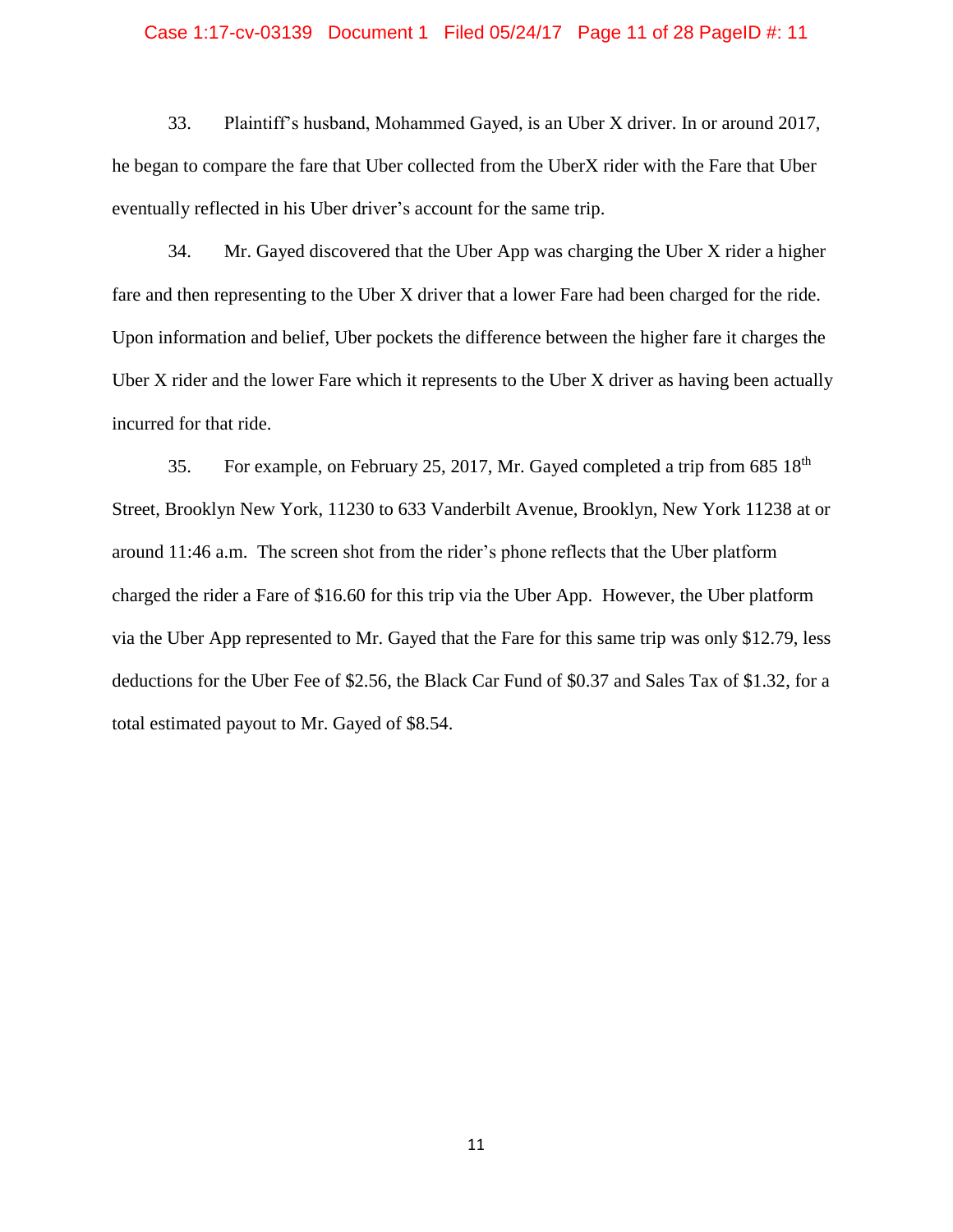| 第 4 20% BM<br><b>HIER AM</b><br>$-1257$ 122<br>Tixtay<br>All Photos<br>$&$ Carsena<br><b>THE BETT</b><br>Flat Fares | Today<br>\$8.54         |                      |
|---------------------------------------------------------------------------------------------------------------------|-------------------------|----------------------|
| MY TRIPS                                                                                                            | TRIP EARNINGS           |                      |
| $\equiv$                                                                                                            | Fare                    | \$12.79              |
| lizre Car<br><b>Pluing</b><br><b>BIGED</b> COMMANY<br><b>DOMESTIC</b><br>×                                          | Uber Fee                | $-52.56$             |
|                                                                                                                     | Black Car Fund          | $-$0.37$             |
| \$16.60<br>$\mathbb{R}$ and<br>A TH' WILKELS LINE                                                                   | Sales Tax               | $-$1.32$             |
| <b>HETSING</b><br>APL TOWN IS THE REAL PROPERTY OF                                                                  | <b>Estimated Payout</b> | \$8.54               |
| Ro Hasawa<br><b>DELIVERY OF BUILDING</b><br><b>C. Mine Betall</b>                                                   | 17 min<br>TIME ONLINE   | 1<br>COMPLETED TRIPS |
| 趣<br>総                                                                                                              | Earnings Help           |                      |

36. In or around this same time in February 2017, Mr. Gayed completed a trip from 247 Clinton Street, Brooklyn, New York 11201 to 190 Green Street, Brooklyn, New York, 11222, at approximately 5:15 p.m. The screen shot from the rider's phone reflected that the Uber platform charged the rider a Fare of \$25.58 for this trip. However, later that evening the Uber platform represented to Mr. Gayed in his Uber driver's account that the Fare for this trip was only \$21.70. After deductions for the Uber Fee, the Black Car Fund and Sales Tax, Mr. Gayed's payout was \$14.77.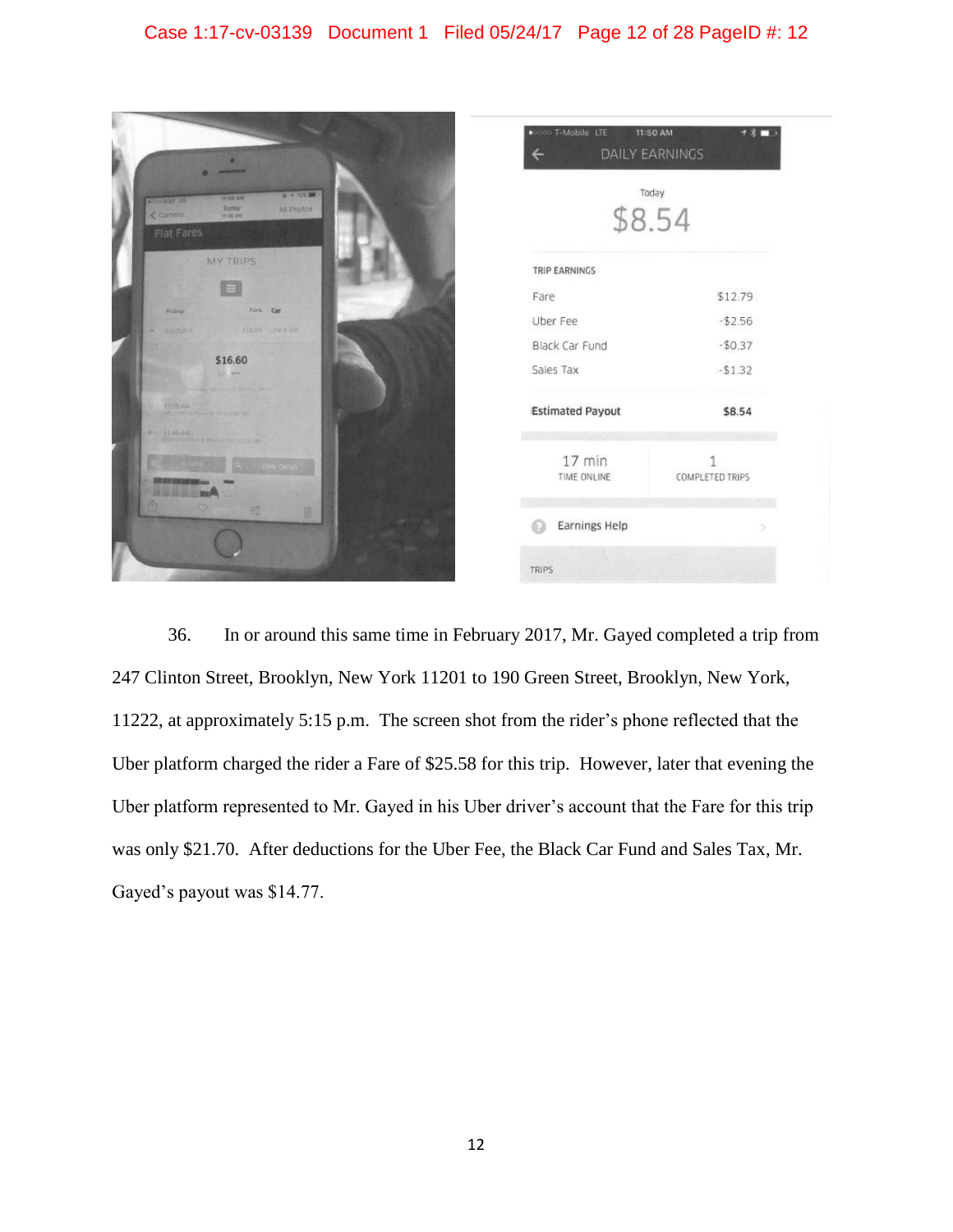# Case 1:17-cv-03139 Document 1 Filed 05/24/17 Page 13 of 28 PageID #: 13

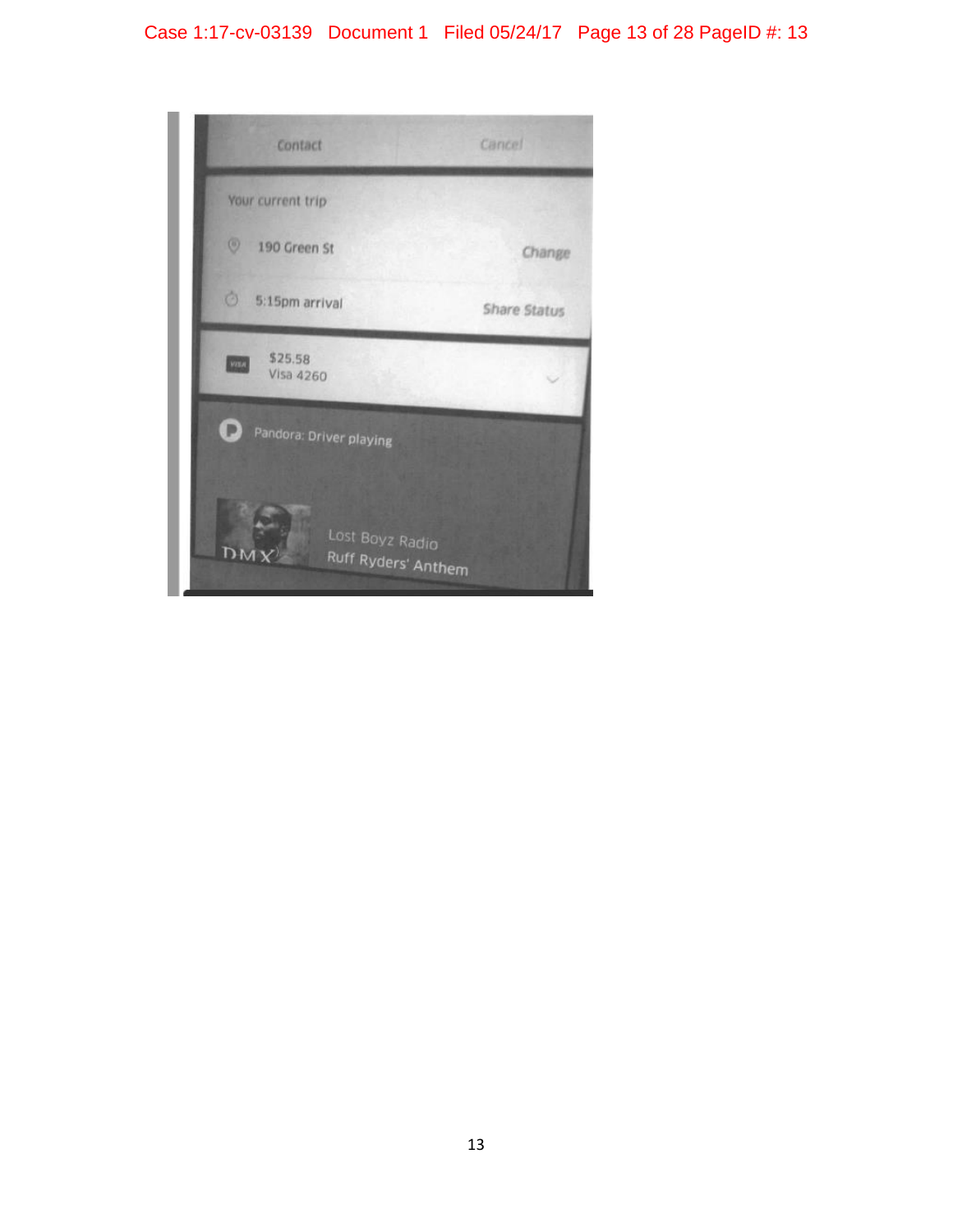## Case 1:17-cv-03139 Document 1 Filed 05/24/17 Page 14 of 28 PageID #: 14



37. In or around this same time in February 2017, Mr. Gayed completed a trip from 170 Tillary Street, Brooklyn, New York, 11201 to 51-2-21<sup>st</sup> Street, Long Island City, New York 11101 at approximately 2:30 p.m. The screen shot from the rider's phone reflects that the Uber platform charged the rider a Fare of \$25.58 for this trip. However, the Uber platform represented to Mr. Gayed in his Uber driver's account that the Fare for this trip was only \$22.50. After deductions for the Uber Fee, the Black Car Fund and Sales Tax, Mr. Gayed's payout was \$15.95.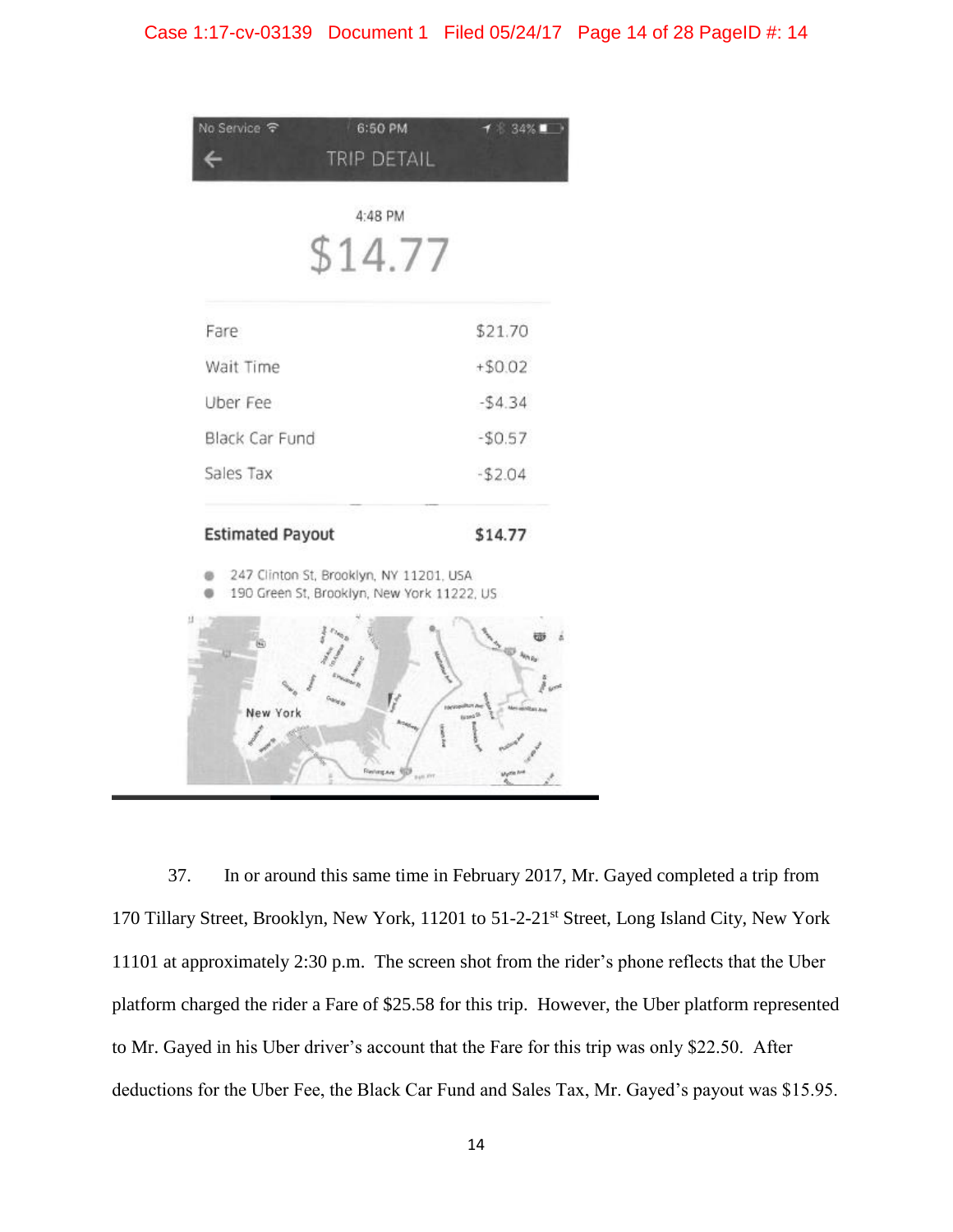

38. In or around this same time in February 2017, Mr. Gayed commenced a trip at approximately 3:24 p.m. from 120 Wall Street, New York, New York 10025 to 407 Graham Avenue, Brooklyn, New York. The trip was completed at approximately 3:59 p.m. The screen shot from the rider's phone reflects that the Uber platform charged the rider a Fare of \$23.36 for this trip. However, the Uber platform represented to Mr. Gayed in his Uber driver's account that the Fare for this trip was only \$19.20. Less deductions for the Uber Fee, the Black Car Fund and the Sales Tax, Mr. Gayed's payout for this trip was \$12.98.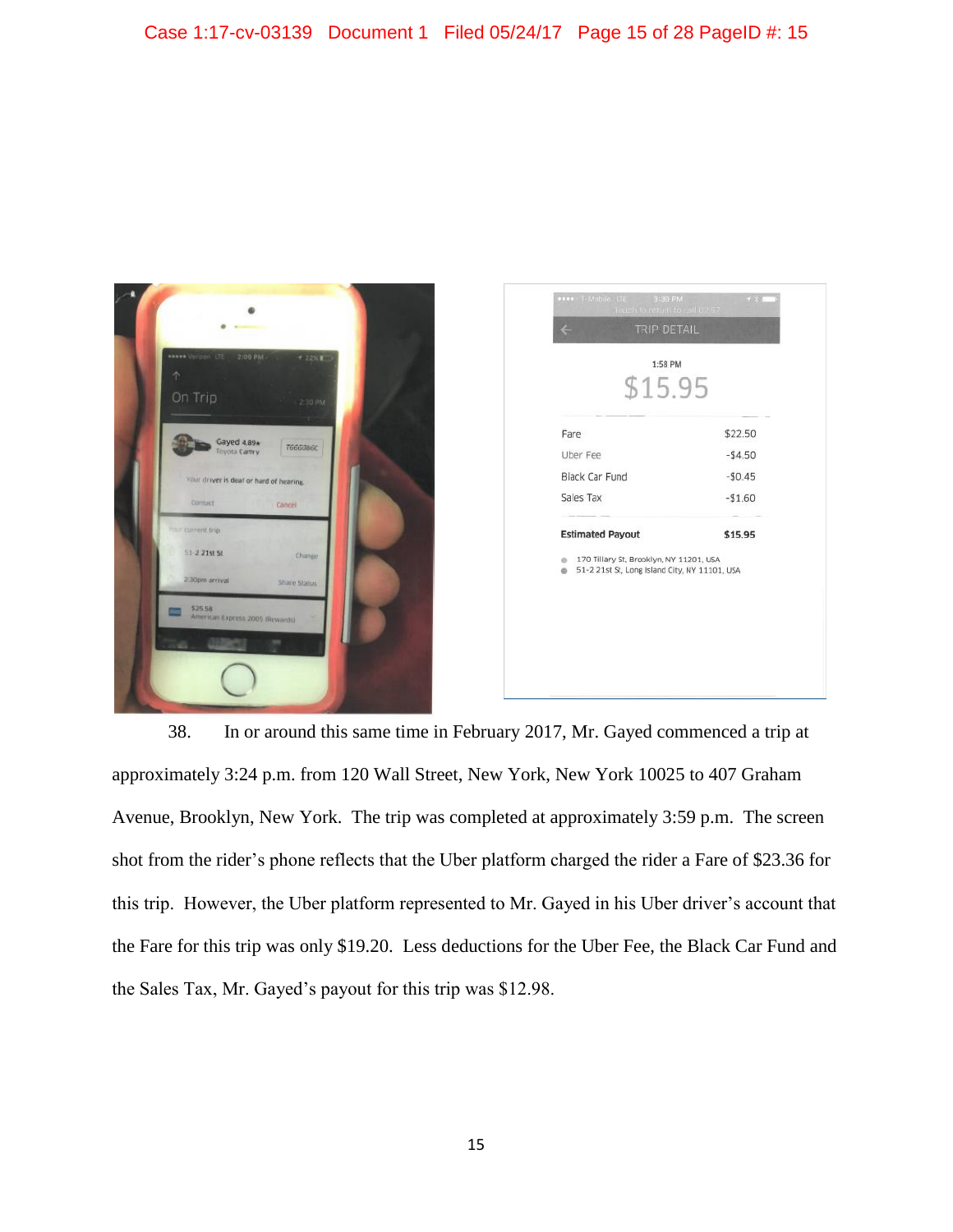

39. In or around this same time in February 2017, Mr. Gayed commenced a trip at approximately 7:17 p.m. from 167 Rivington Street, New York, New York 10002 to JFK International Airport. The trip was completed at approximately 8:01 p.m. The screen shot from the rider's phone reflects that the Uber platform charged the rider a Fare of \$61.30 for this trip. However, the Uber platform represented to Mr. Gayed in his Uber driver's account that the Fare for this trip was only \$46.30. Less deductions for the Uber Fee, the Black Car Fund and the Sales Tax, Mr. Gayed's payout for this trip was \$30.78.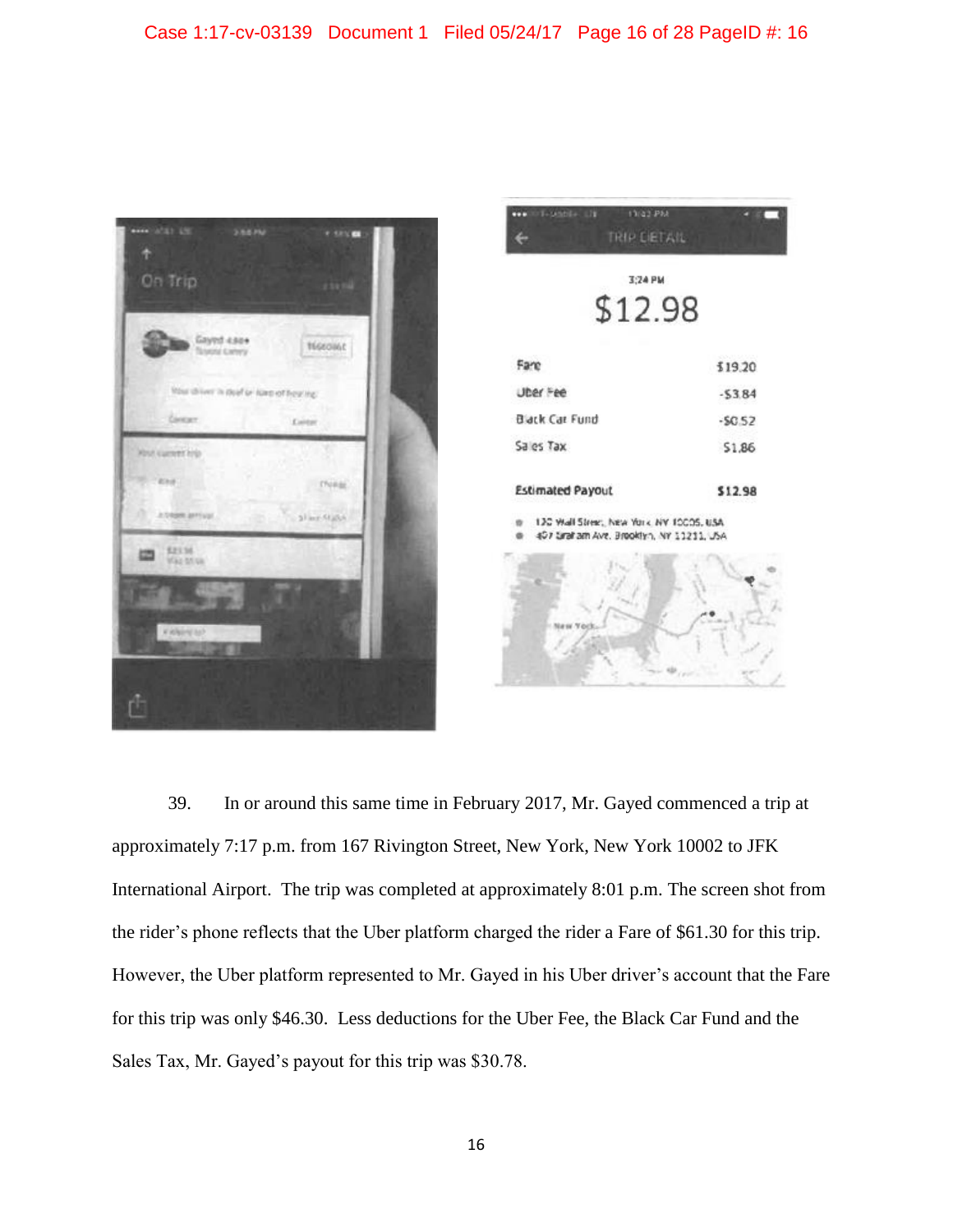

40. In or around this same time in early 2017, another Uber X driver completed a trip from 408 West 130<sup>th</sup> Street, New York, NY 10027 to the Newark International Airport, Terminal A, in Newark, New Jersey 07114 The Uber X rider was charged by the Uber platform for a Fare of \$87.90, which upon information and belief included reimbursement to the driver for the toll of \$22.15. However, the Uber Platform represented to the Uber X driver that the Fare for this trip was only \$45.87, plus reimbursement for a toll of \$22.15, less the Uber Fee of \$9.17 and less the Black Car Fund of \$2.14, for a total payout to the Uber X driver of \$56.71.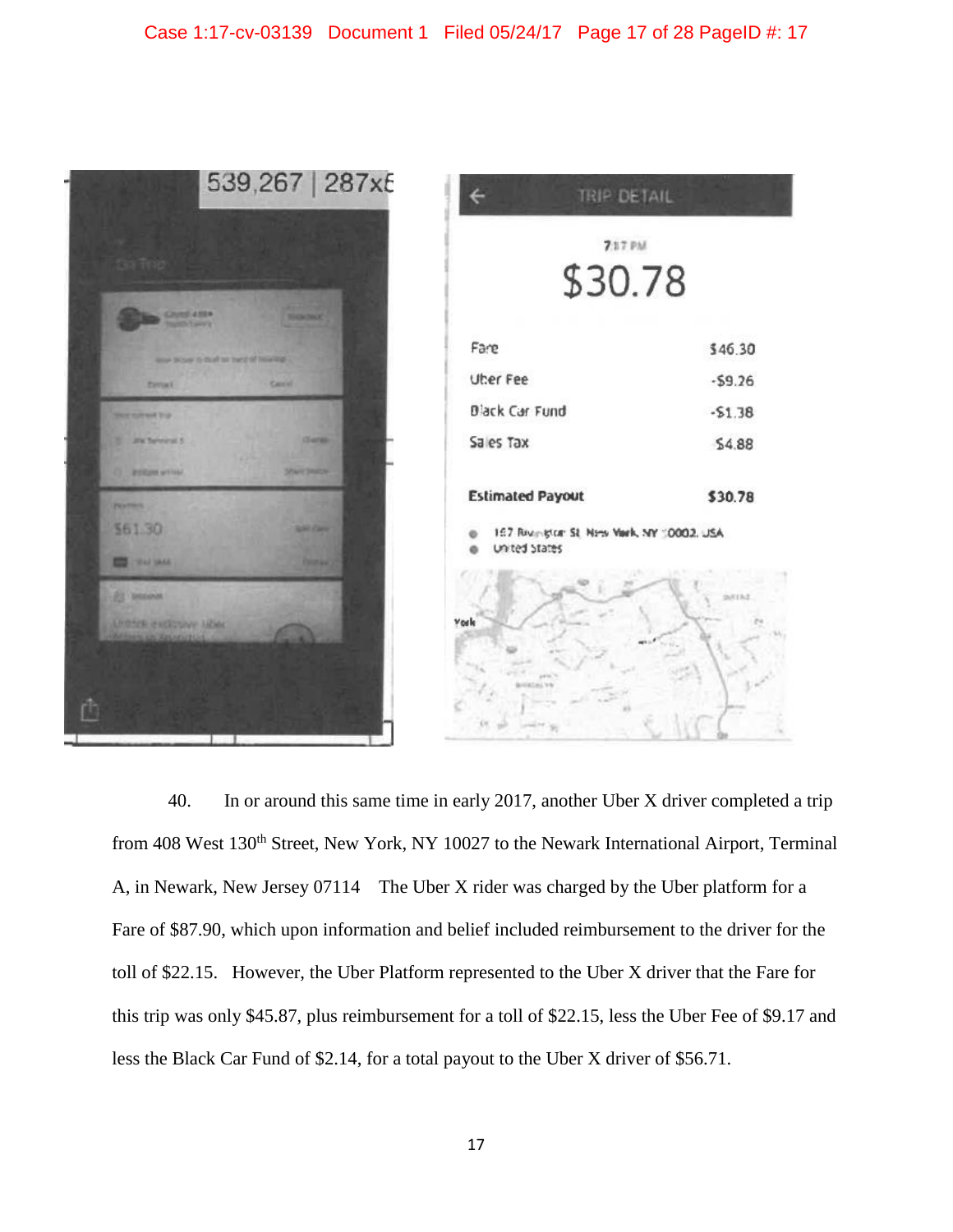## Case 1:17-cv-03139 Document 1 Filed 05/24/17 Page 18 of 28 PageID #: 18

41. Upon information and belief, Uber simply pockets the difference between the higher fare charged to the Uber X rider via the Uber App, and collected via the Uber platform, and the lower Fare it represents to the Uber X driver via the Uber App as having been incurred for the identical ride.

42. When Mr. Gayed and other Uber X drivers accept a rider request for transportation, the rider's final destination is populated into the driver's Uber App and the Uber X driver is provided with navigation instructions from Uber directing him or her to the best route.

43. However, the Uber software that calculates the Upfront Pricing that is displayed and charged to the Uber X rider calculates the expected distance and time using a route that is longer in both distance and time and less efficient than the route Uber displays in the driver's Uber App.

44. Upon information and belief, Uber has intentionally designed the software that calculates the Upfront Price to use a longer, less efficient route than the route which Uber uses to populate the driver's Uber App in order to charge the rider a higher fare and pay the driver a lower fare, when the two should be the same fare as set forth in the Technology Services Agreement. Uber, moreover, represents to Uber X riders that the fare they are charged by Uber is based on the same components as the Fare received by the Uber X driver for the trip: base fare, distance per mile, and time. Uber fails to disclose that its Upfront Pricing calculation uses different routes for the Uber X rider and the Uber X driver for the requested trip.

45. In May 2017, Uber represented by text to Plaintiff that the Fare used in the Upfront Pricing model is based on the following components: a standard base fare, which currently in 2017 is \$2.55, a standard per minute charge, currently \$0.35 per minute, a standard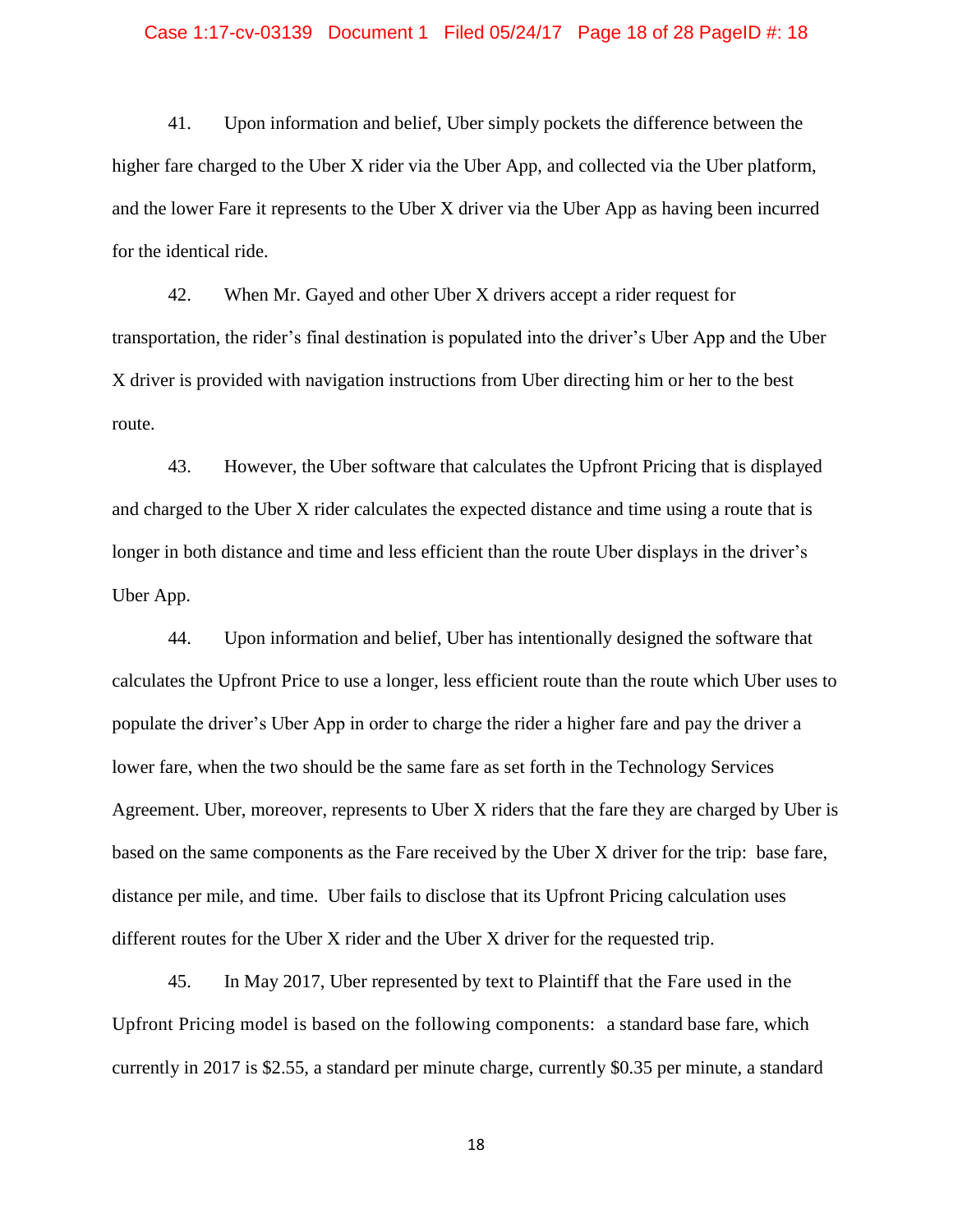per mile fare, currently \$1.75 per mile. Uber failed to disclose that the route used to calculate the Uber X rider fare using the Upfront Pricing is longer and/or less efficient than the route Uber instructs the Uber X driver to use. In May 2017, Plaintiff wrote to Uber requesting that she be permitted to opt-out of the Upfront Pricing. Uber has not permitted Plaintiff to opt-out of the Upfront Pricing model.

46. The Uber arbitration clause cannot be enforced against Uber riders, see *Meyer v. Kalanick*, 199 F. Supp. 3d 752 (S.D.N.Y. 2016).

### **Class Allegations**

#### **A. Class Definition**

47. Plaintiff Gayed brings this action against Defendants pursuant to Rule 23 of the Federal Rules of Civil Procedure on behalf of herself and all other persons similarly situated. Plaintiff seeks to represent the following class:

All Uber X riders in New York who have been charged for rides based on Uber's Upfront Pricing model for Uber X, which was implemented in or around April 2016.

48. Plaintiff reserves the right to modify or amend the definitions of the proposed classes before the Court determines whether certification is appropriate.

49. Defendants subjected Plaintiff and the respective Class members to the same unfair, unlawful, and deceptive practices and harmed them in the same manner.

# **B. Numerosity**

50. The proposed class is so numerous that joinder of all members would be impracticable. There are presently approximately 250,000 Uber rides taken daily in New York City alone. The Uber X rider is the most popular Uber rider, and upon information and belief, conservatively constitutes at least half of the Uber daily riders in New York. The individual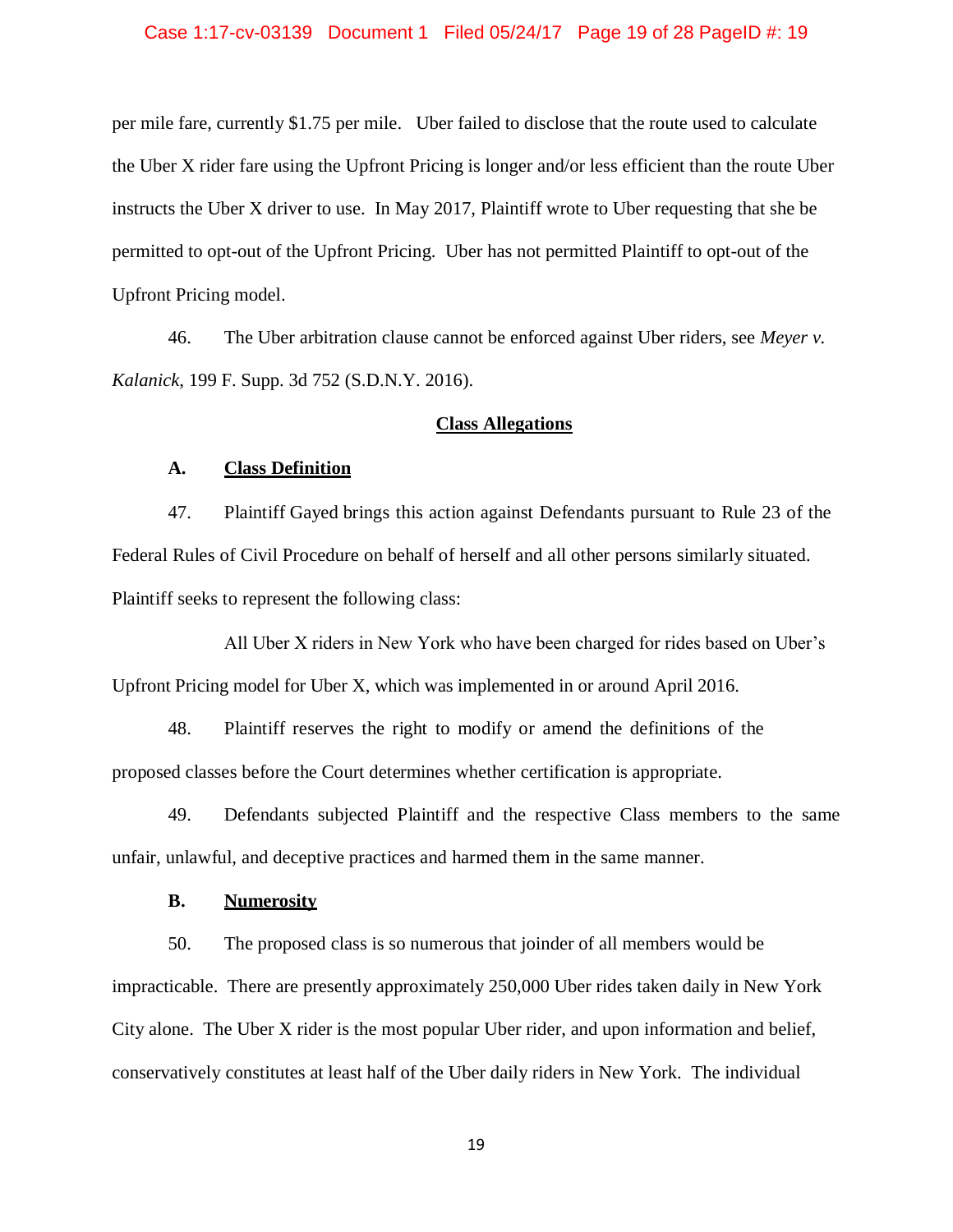### Case 1:17-cv-03139 Document 1 Filed 05/24/17 Page 20 of 28 PageID #: 20

class members are ascertainable, as the names and addresses of all class members can be identified in the business records maintained by Uber for the Uber App users/riders. The number of class members is at least in the tens of thousands and can only be obtained through discovery, but the numbers are clearly more than can be consolidated in one complaint such that it would be impractical for each member to bring suit individually. Plaintiff does not anticipate any difficulties in the management of the action as a class action.

### **C. Commonality**

51. There are questions of law and fact that are common to Plaintiff's and class members' claims. These common questions predominate over any questions that go particularly to any individual member of the Class. Among such common questions of law and fact are the following:

> a. Whether Uber made materially deceptive, false and misleading statements to Uber X riders concerning Upfront Pricing, including the "expected route" and the "actual fare":

b. Whether Uber designed software to calculate a more expensive fare for the Uber X riders than the "actual fare" incurred by the Uber X drivers;

c. Whether Uber has profited unfairly at the expense of Plaintiff and the Class as a result of their unlawful actions; and

d. Whether Plaintiff and the Class are entitled to damages and/or injunctive relief as a result of Uber's conduct.

## **D. Typicality**

52. Plaintiff is a member of the Class she seeks to represent. Plaintiff's claims are typical of the respective classes' claims because of the similarity, uniformity, and common purpose of Uber's unlawful conduct. Each class member has sustained, and will continue to sustain, damages in the same manner as Plaintiff as a result of Uber's wrongful conduct.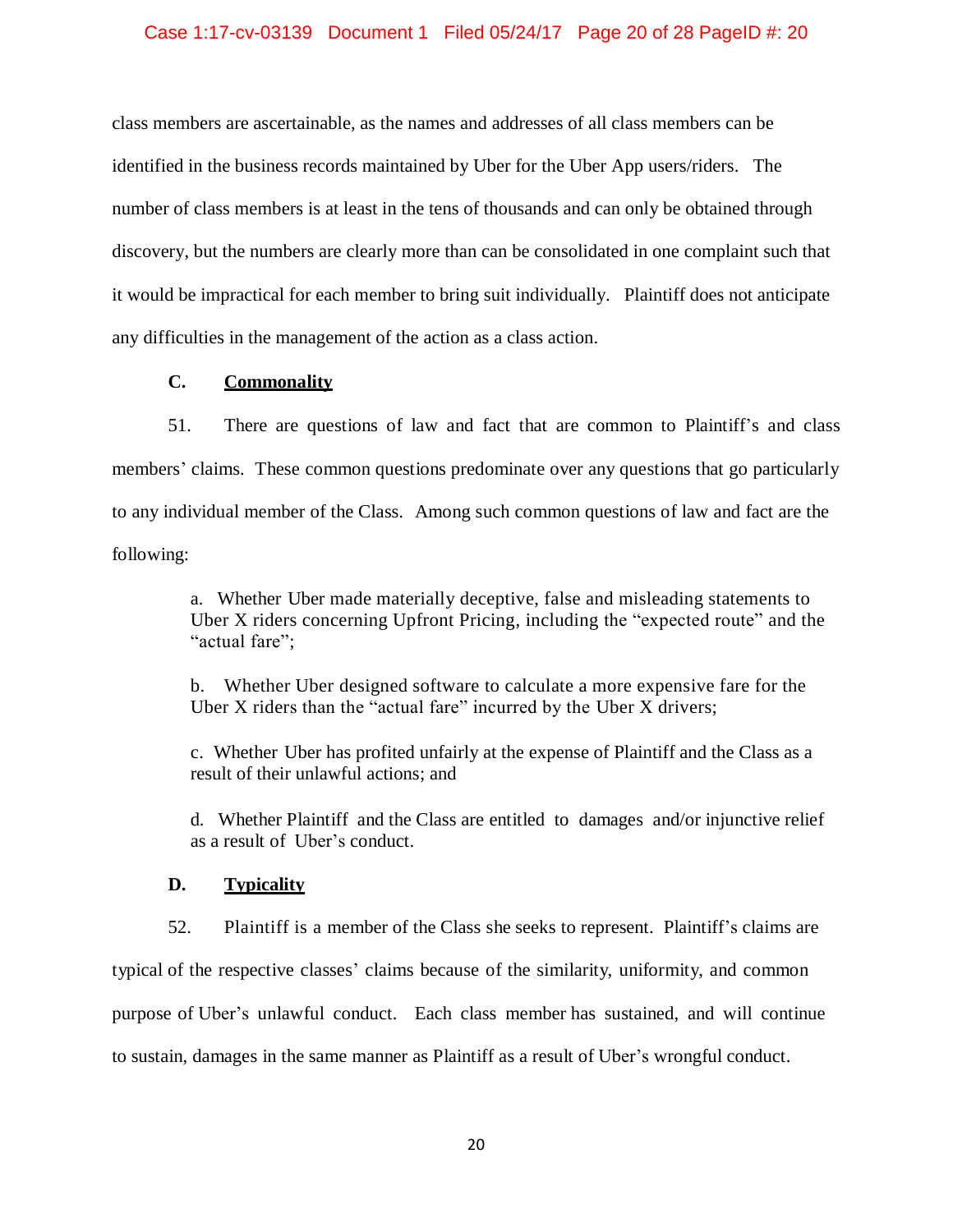# **E. Adequacy of Representation**

53. Plaintiff is an adequate representative of the Class she seeks to represent and will fairly and adequately protect the interests of that class. Plaintiff is committed to the vigorous prosecution of this action and has retained competent counsel, experienced in litigation of this nature, to represent her. There is no hostility between Plaintiff and the unnamed Class members. Plaintiff anticipates no difficulty in the management of this litigation as a class action.

54. To prosecute this case, Plaintiff has chosen the undersigned law firm, which is very experienced in class action litigation and have the financial and legal resources necessary to pursue this type of litigation.

## **F. Requirements of Fed. R. Civ. P. 23(b)(3)**

55. The questions of law or fact common to Plaintiff's and each Class Member's claims predominate over any questions of law or fact affecting only individual members of the class. All claims by Plaintiff and the unnamed Class members are based on the same false representations and deceptive actions by Uber, namely, that (a) the Fare charged to the Uber X rider is the same as the Fare incurred by the Uber X driver for the trip; (b) that Uber acts only as a collection agent and collects the Fare from the rider via the Uber App and remits the same Fare to the Uber X driver, less standard Uber fees and taxes; (c) that the Fare is based on the following components: a standard base fare, which currently in 2017 is \$2.55, a standard per minute charge, currently \$0.35 per minute, a standard per mile fare, currently \$1.75 per mile, and a minimum fare, currently an \$8 minimum, for the distance and time of travel; when at all relevant times, the Uber App represents and charges the Uber X rider a higher amount for the fare than the actual Fare incurred by the Uber X driver for the same ride; and (d)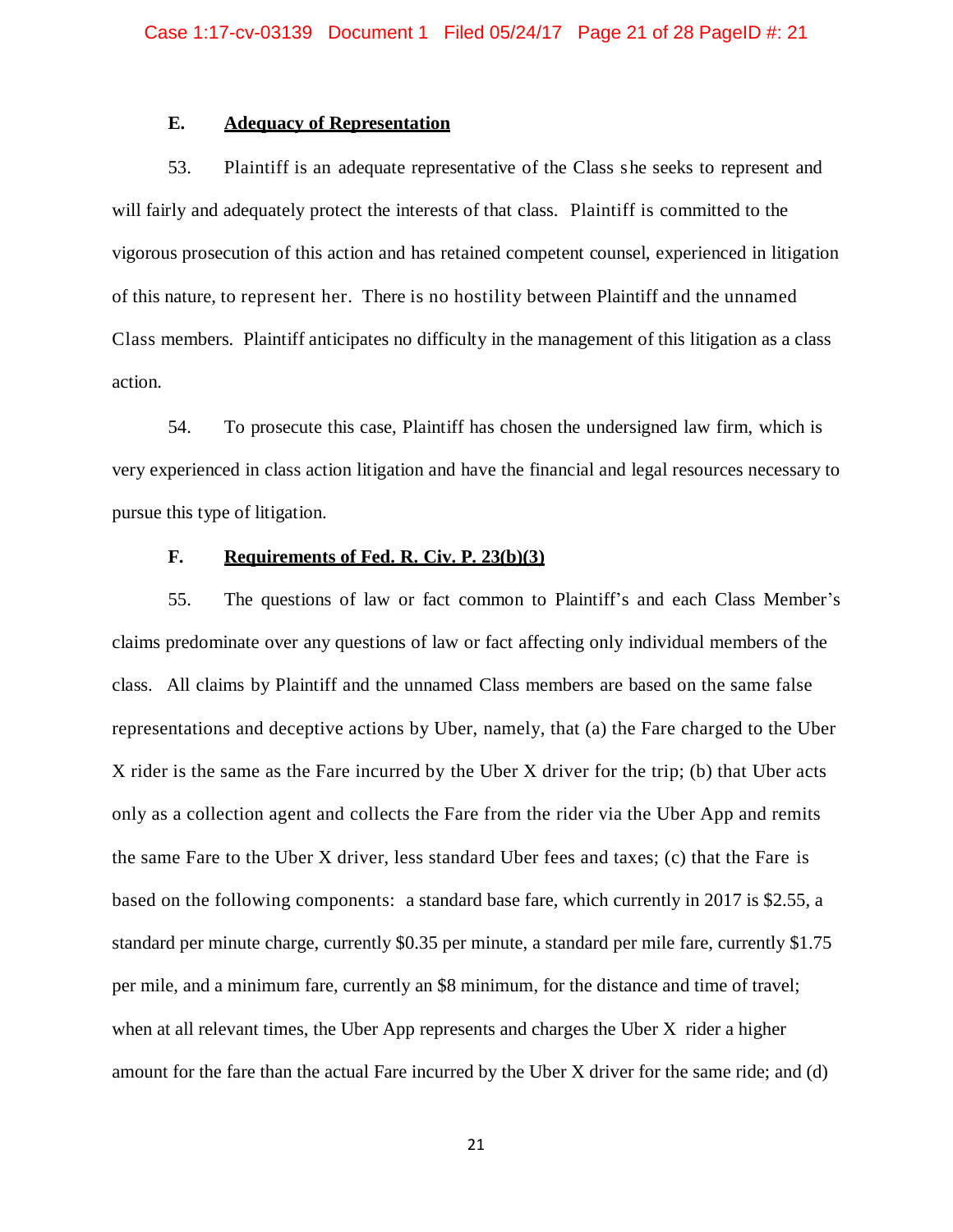#### Case 1:17-cv-03139 Document 1 Filed 05/24/17 Page 22 of 28 PageID #: 22

Uber software uses a longer, less efficient route to calculate the Upfront Price for the Uber X rider and instructs the Uber X driver to use a shorter, more efficient route. As a result, Uber fails to act solely as a collection agent on behalf of the Uber X riders and drivers, has failed to collect the Fare from the rider and remit the same Fare, less standardized Uber fees and taxes, to the Uber X drivers, and has knowingly omitted material information from the Uber X rider that the Upfront Pricing fare is based on a different, longer and less efficient route than the actual fare incurred by the Uber X driver who is directed by Uber to use a short and more efficient route, that the "estimated route" used to calculate the Upfront Pricing fare for the Uber X rider is not the route Uber instructs the Uber X driver to use; and that the "actual fare" which is incurred by the Uber X driver is not the same as the fare charged to the Uber X rider.

56. Common issues predominate when, as here, liability can be determined on a classwide basis, even when there will be some individualized damages determinations. As a result, when determining whether common questions predominate, courts focus on the liability issue, and if the liability issue is common to the class as is the case at bar, common questions will be held to predominate over individual questions.

### **G. Superiority**

57. A class action is superior to individual actions in part because of the non-

exhaustive factors listed below:

(a) Joinder of all class members would create extreme hardship and inconvenience for the affected customers as they reside throughout New York;

(b) Individual claims by class members are impractical because the costs to pursue individual claims exceed the value of what any one class member has at stake. As a result, individual class members have no interest in prosecuting and controlling separate actions;

(c) There are no known individual class members who are interested in individually controlling the prosecution of separate actions;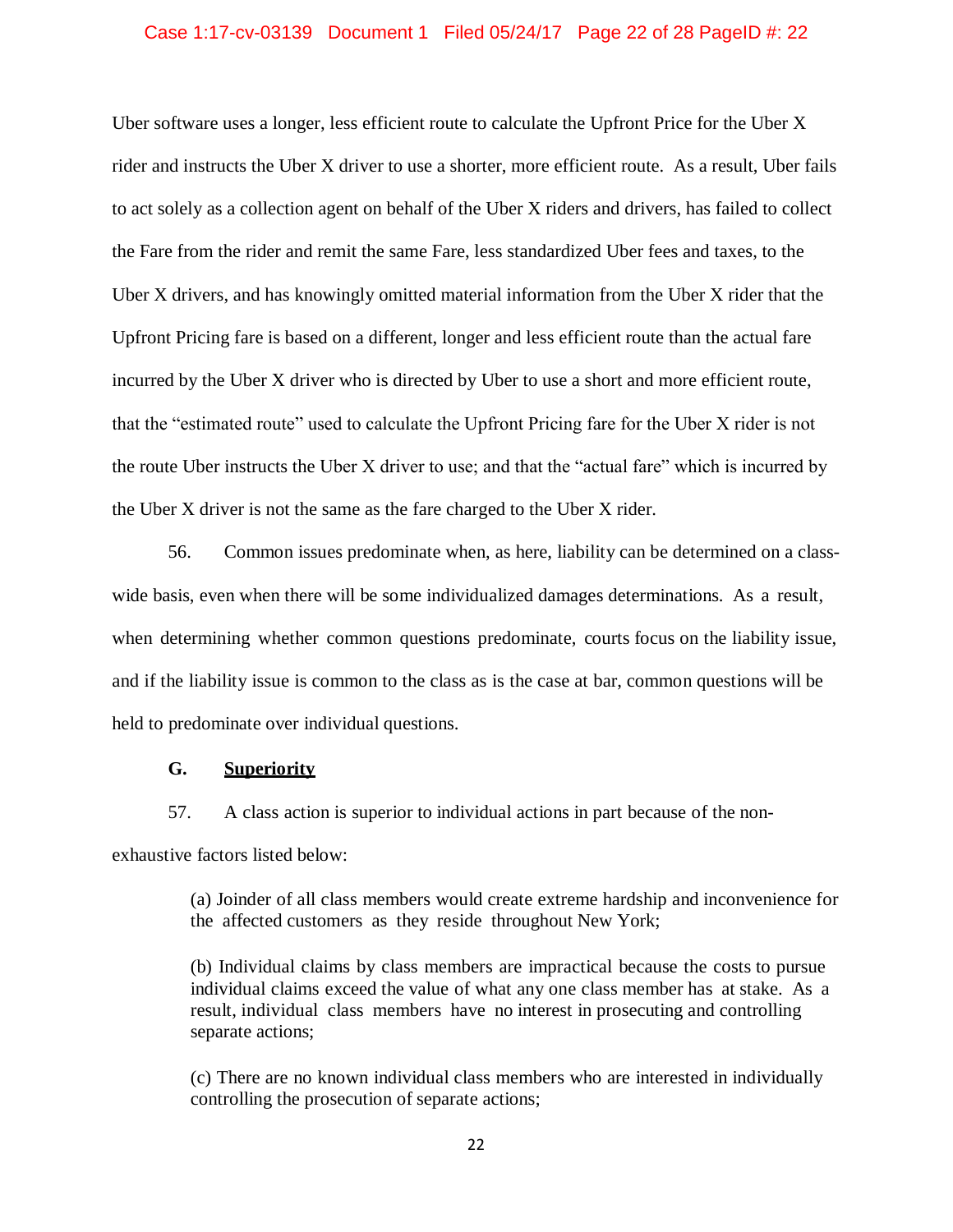(d) The interests of justice will be well served by resolving the common disputes of potential class members in one forum;

(e) Individual suits would not be cost effective or economically maintainable as individual actions; and

(f) The action is manageable as a class action.

### **H. Requirements of Fed. R. Civ. P. 23(b)(1) & (2)**

58. Prosecuting separate actions by or against individual class members would create a risk of inconsistent or varying adjudications with respect to individual class members that would establish incompatible standards of conduct for the party opposing the class.

59. Uber has acted or failed to act in a manner generally applicable to the class, thereby making appropriate final injunctive relief or corresponding declaratory relief with respect to the Class as a whole.

### **COUNT I**

### **VIOLATION OF NEW YORK GENERAL BUSINESS LAW § 349**

60. Plaintiff realleges and incorporate paragraphs 1-59, above as if fully set forth herein and further alleges as follows.

61. Uber's acts and practices alleged herein constitute acts, uses, or employment by Uber and its agents of deception, fraud, unconscionable and unfair commercial practices, false pretenses, false promises, misrepresentations, or the knowing concealment, suppression, or omission of material facts with the intent that others rely upon such concealment, suppression, or omission, in connection with the sale or advertisement of merchandise, and with the subsequent performance, of Uber in violation of § 349 of New York's General Business Law, making deceptive and unfair acts and practices illegal.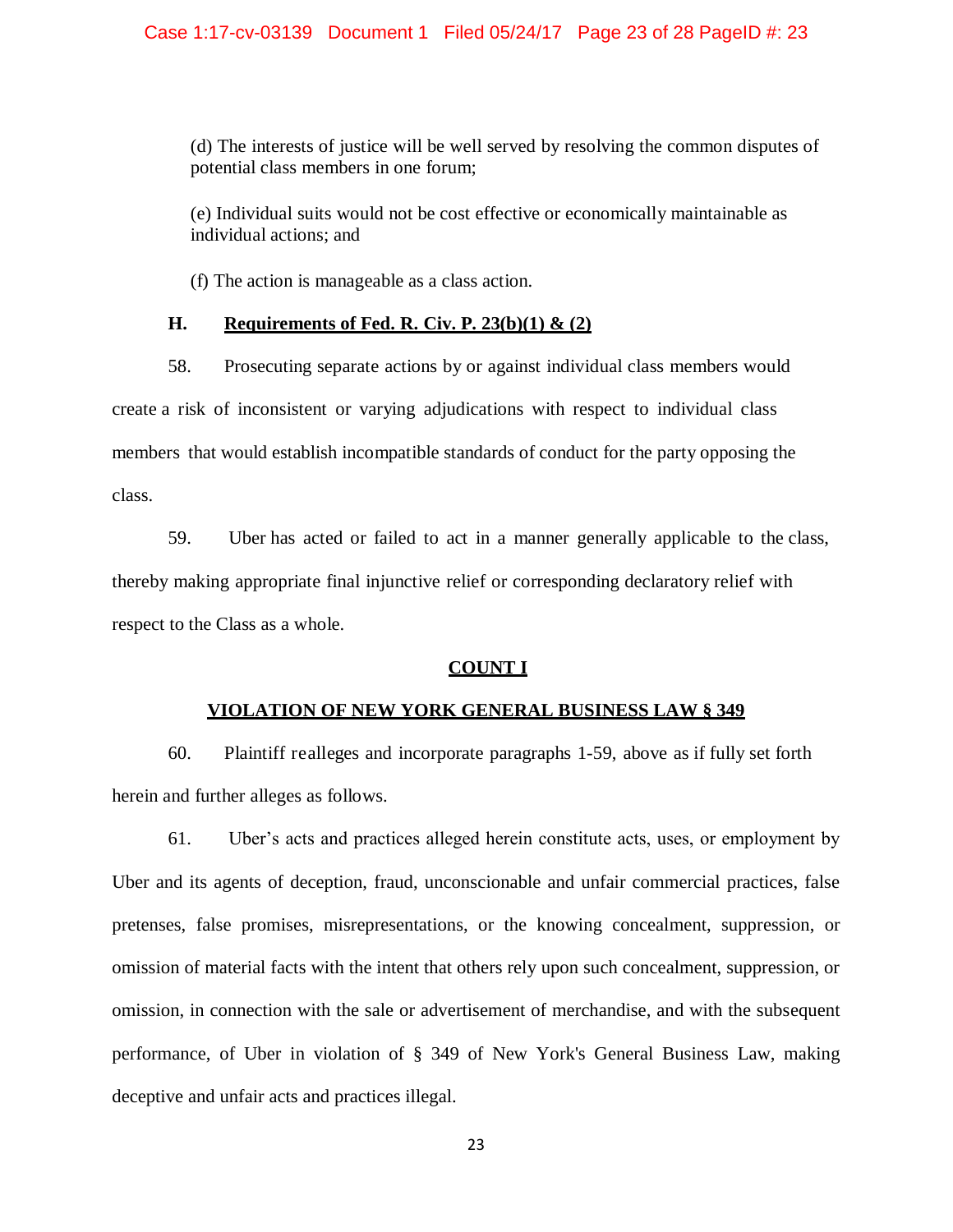62. Uber's conduct is deceptive because it is likely to mislead consumers. Indeed, Uber

represented to Plaintiff and other Uber X riders on June 23, 2016 the following:

We moved to upfront, per trip fares . . . This allowed us to calculate the actual fare in advance and show it to riders before they booked their ride. Knowing how much a ride will cost in advance is clearly something riders appreciate. . . . So in April we began slowing introducing upfront fares for regular uberX trips in cities across the US . . . with more to follow. To date, hundreds of thousands of riders have experienced upfront fares as part of this rollout. Upfront fares are calculated using the expected time and distance of the trip and local traffic, as well as how many riders and nearby drivers are using Uber at that moment. And when fares go up due to increased demand, instead of surge lightning bolts and pop-up screens, riders are given the actual fare before they request their ride. There's no complicated math and no surprises: riders can just sit back and enjoy the ride.

63. Uber also represented that the Uber App connected riders with drivers and served as a collection portal by charging the rider for the Fare based on the time and distance of the trip and local traffic, as well as the number of drivers and riders using the Uber App at that moment, and remitting the Fare to the driver, less applicable deductions for taxes and fees. These representations were made by Uber, *inter alia*, in the Uber newsroom post and the Technology Services Agreement.

64. Uber's representations to Plaintiff and other Uber X riders, who are members of the consuming public, were materially misleading because they lead them to believe that they were being charged the same Fare based on the time and distance of the trip and local traffic, as well as the number of drivers and riders using the Uber App at that moment as the Uber X driver was incurring based on these same factors, and that Uber was merely acting as a collections agent to remit the Fare collected from the rider to the driver, less applicable Uber fees and taxes.

65. Uber reasonably knew and failed to disclose that the fare it charged the Uber X rider using the Upfront Pricing model was not the "actual fare" incurred by the Uber X driver, that the fare charged to the Uber X rider was not based on the "expected route" to be used by the driver,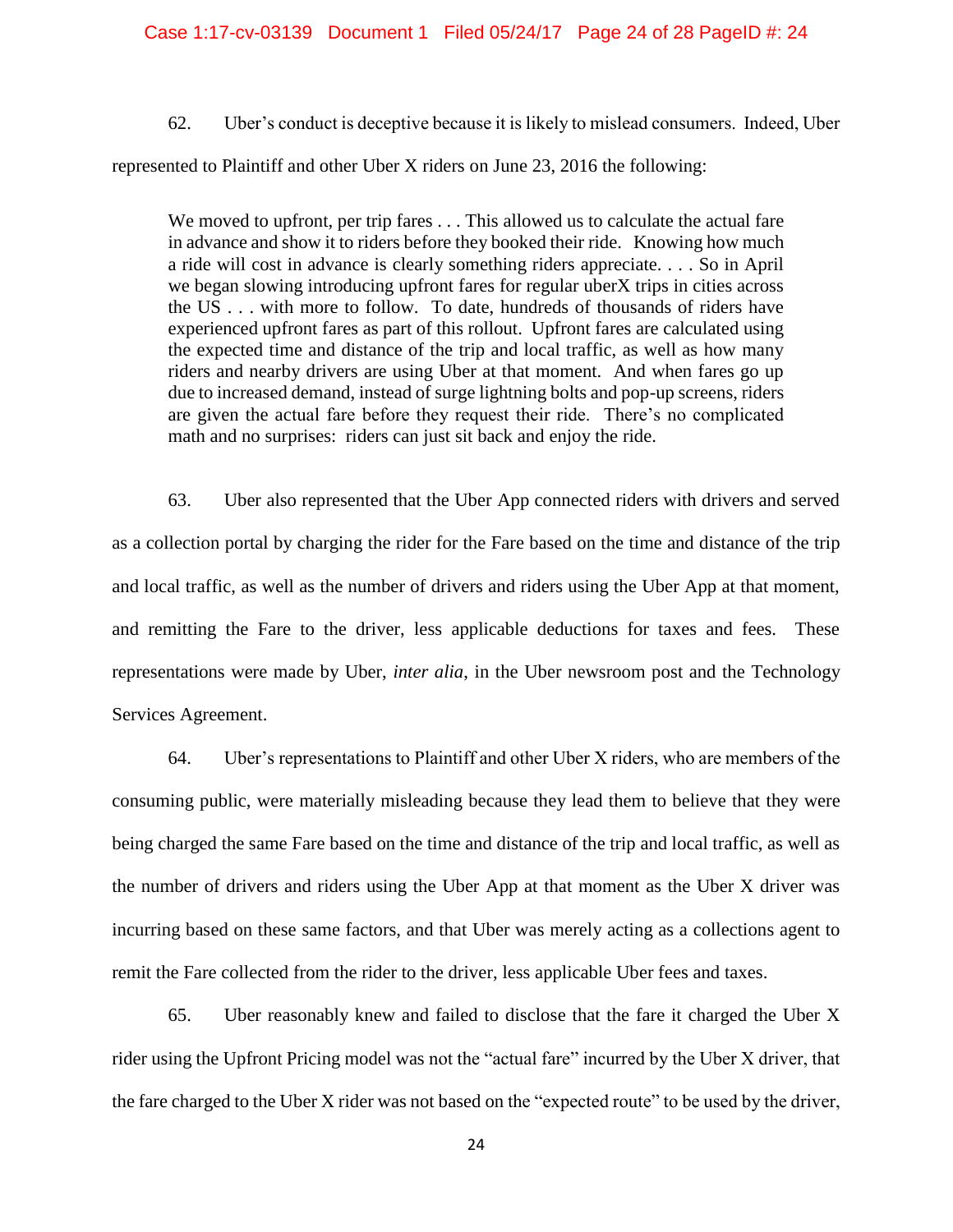#### Case 1:17-cv-03139 Document 1 Filed 05/24/17 Page 25 of 28 PageID #: 25

but on a route intentionally different and on average, longer and less efficient, than the route which Uber instructed the Uber X driver to take. Contrary to its representations, Uber is not acting merely as a collections agent between rider and driver, but is profiting at the expense of the unknowing rider by charging a fare higher than the actual fare incurred for the ride and on which the driver's pay is based. Moreover, although Uber represented that "[k]nowing how much a ride will cost in advance is clearly something riders appreciate," Uber intentionally charged Uber X riders more than the cost of the ride.

66. Uber's acts and misrepresentations constitute acts, uses, or employment by Uber and its agents of deception, fraud, unconscionable and unfair commercial practices, false pretenses, false promises, misrepresentations, or the knowing concealment, suppression, or omission of material facts with the intent that others rely upon such concealment, suppression, or omission, in connection with the sale or advertisement of merchandise, and with the subsequent performance, of defendant in violation of § 349 of New York's General Business Law, making deceptive and unfair acts and practices illegal.

67. The unfair and deceptive trade acts and practices of Uber have directly, foreseeably, and proximately caused damages and injury to Plaintiff and the other members of the Class. Indeed, an investigative report found that Uber charged the Uber X rider in New York a fare that on average was \$1.98 more per ride than the actual fare incurred by the driver for that same ride.

68. Plaintiff and the other members of the Class have no adequate remedy of law.

#### **COUNT II**

#### **UNJUST ENRICHMENT**

69. Plaintiff realleges and incorporates paragraphs 1-59, above as if fully set forth herein and further alleges as follows.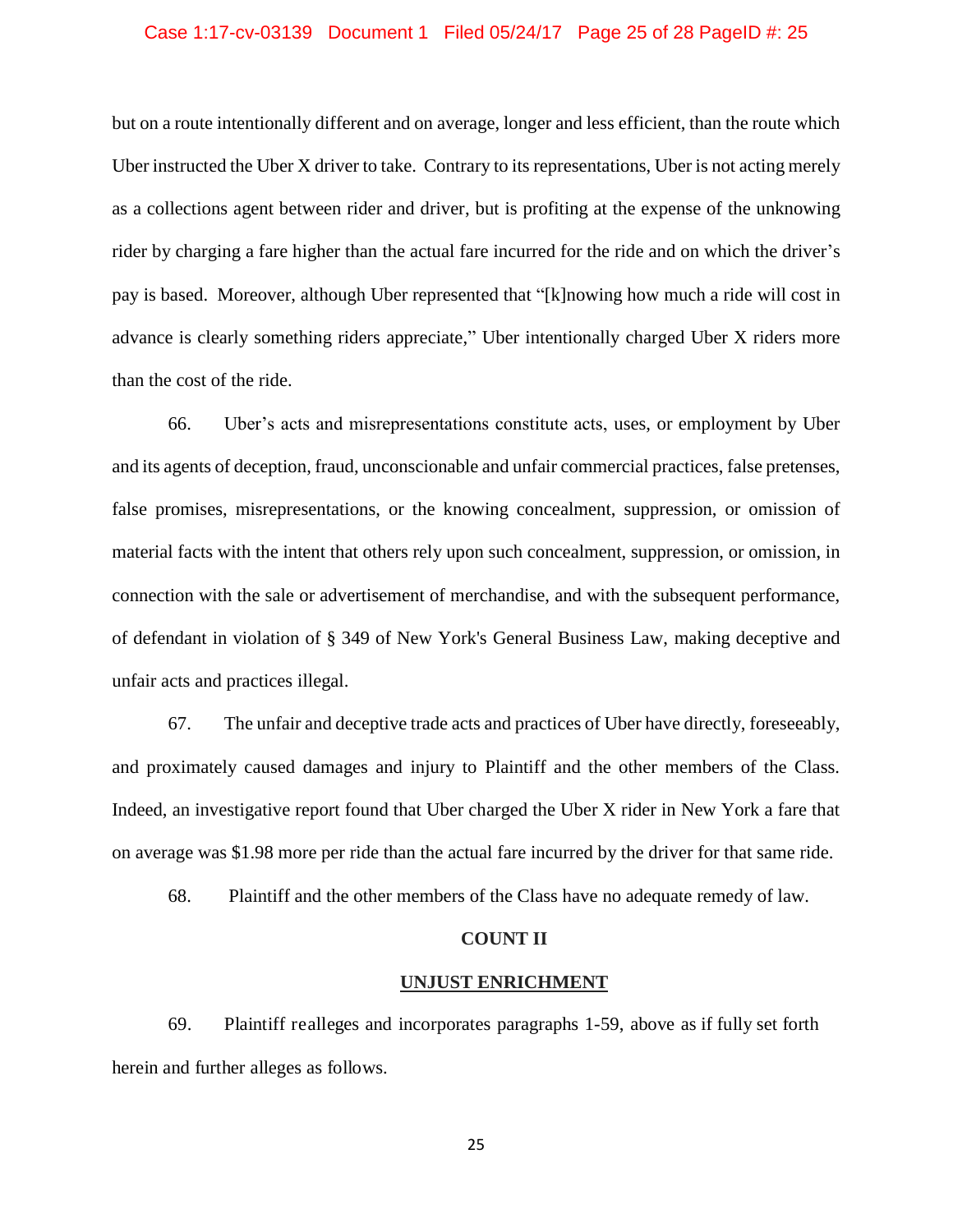### Case 1:17-cv-03139 Document 1 Filed 05/24/17 Page 26 of 28 PageID #: 26

70. Uber has over-charged and collected a fare from the Uber X rider which is, on average, more than the actual fare incurred for that ride.

71. Uber has pocketed the difference between the fare it charges the Uber X rider and the fare it remits to the Uber X driver, excluding the Uber fees and taxes.

72. As a result, Plaintiff and the Class have conferred a benefit on Uber.

73. Uber had knowledge of this benefit and voluntarily accepted and retained the benefit conferred on Uber.

74. Uber will be unjustly enriched if Uber is allowed to retain the aforementioned benefits, and Plaintiff and each class member is entitled to recover the amount by which the Uber was unjustly enriched at his or her expense.

### **PRAYER FOR RELIEF**

**WHEREFORE**, Plaintiff on behalf of herself and all similarly situated individuals demand judgment against Uber as follows:

- a. Declaring this action to be a proper class action maintainable pursuant to Rule 23(a) and Rule 23(b)(1) and (2) or Rule 23(b)(3) of the Federal Rules of Civil Procedure and declaring Plaintiff and her counsel to be representatives of the Class;
- b. Awarding damages sustained by Plaintiff and the Class as a result of Defendants' actions, together with pre-judgment interest;
- c. Finding that Defendants have been unjustly enriched and requiring Defendants to refund all unjust benefits to Plaintiff and the Class, together with pre-judgment interest;
- d. Awarding statutory damages under GBL § 349;
- e. Awarding Plaintiff and the Class costs and disbursements and reasonable allowances for the fees of Plaintiff's and the Class's counsel and experts, and reimbursement of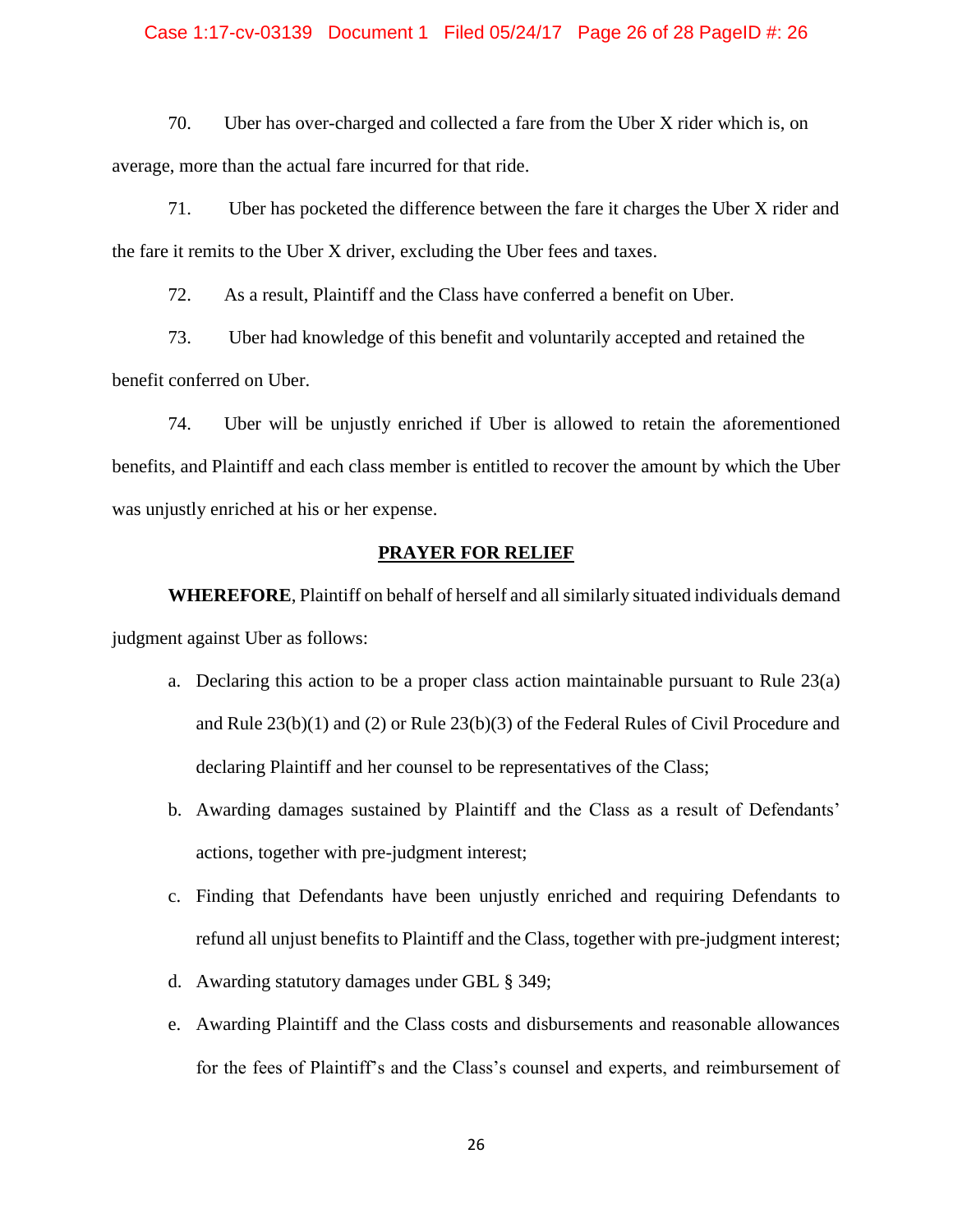Case 1:17-cv-03139 Document 1 Filed 05/24/17 Page 27 of 28 PageID #: 27

expenses;

Awarding such other and further relief the Court deems just and equitable.

# **DEMAND FOR JURY TRIAL**

Plaintiff and the Class request a jury trial for any and all Counts for which a trial by jury is

permitted by law.

# May 24, 2017 **GISKAN SOLOTAROFF & ANDERSON LLP**

/s/ Catherine E. Anderson Catherine E. Anderson, Esq. [canderson@gslawny.com](mailto:canderson@gslawny.com)  $217$  Centre Street,  $6<sup>th</sup>$  Floor New York, New York 10013 Telephone: 212-847-8315

*Counsel for Plaintiff and the Class*